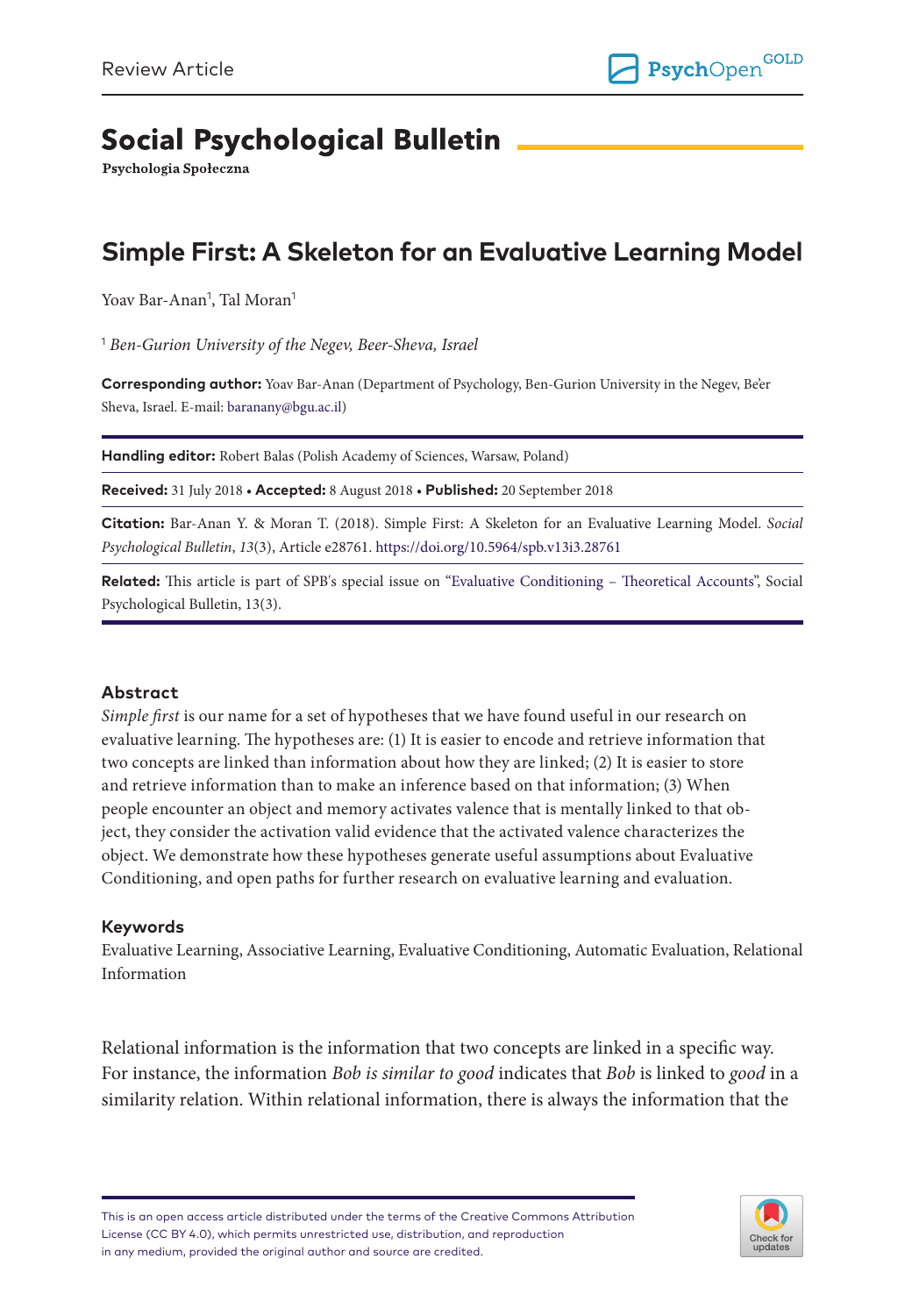two concepts are linked. That is a simpler piece of information because it does not include the specific relation that links them together. In the present article, we call that simple form of information *linkage information1* . In this article, we present a set of hypotheses about evaluative learning that start with the distinction between linkage information and relational information.

We use the set of hypotheses that we present here to implement a general roadmap for pursuing knowledge in psychology. This roadmap is based on the assumption that human response is the product of multiple information processing processes that can run in parallel but also feed one another (Cave & Wolfe, 1990; Kunda, 1999; Marslen-Wilson, 1975; Treisman, 1985). The guiding principle of the roadmap is that some processes must be faster than others, and that the output of faster processes often serves as input for the slower processes. Based on that principle, using this roadmap entails identifying fast and slow processes, followed by investigations into what the slow processes do with the output of the fast processes. These investigations search for the factors that determine whether the slow processes reject, accept or modify the output of the fast processes. Thus, the roadmap provides general questions that help organize research and uncover general rules of human behavior.

To implement the roadmap, working hypotheses are helpful. Here, we implement the roadmap for the study of evaluative learning by hypothesizing what kind of evaluative information is processed relatively quickly, what kind of evaluative processing occurs relatively quickly, and what the relatively slow evaluative processes do with the output of the faster processes. The hypotheses that we propose here are too general to provide clear answers to many of the specific questions about the subject of this special issue – the Evaluative Conditioning (EC) effect (De Houwer, Thomas, & Baeyens, 2001; Walther, Weil, & Düsing, 2011). Nevertheless, the hypotheses can serve as a skeleton for more specific models that explicitly assume rules for the formation of memory links and for reasoning. In our own research, the hypotheses we share here were useful in generating novel research questions, uncovering novel findings, and making sense of existing findings (Moran & Bar-Anan, in press, 2018; Moran, Bar-Anan, & Nosek, 2015, 2016).

### **Key Hypotheses**

We call our set of hypotheses *simple first* because we based the first two hypotheses on the notion that simple information is processed faster than more complex information. These are the *ease of processing* hypotheses: (1) *It is easier to encode and retrieve information that two concepts are linked than information about how they are linked*; (2) *it is easier to encode and retrieve information than to make an inference based on the information*.

We based the first hypothesis on the idea that linkage information is simpler than relational information. The encoding of linkage information requires human memory to



<sup>1</sup> Other possible terms are information about mere links, direct associations, associative information, unspecified relations, unqualified associations, and unspecified or unqualified links.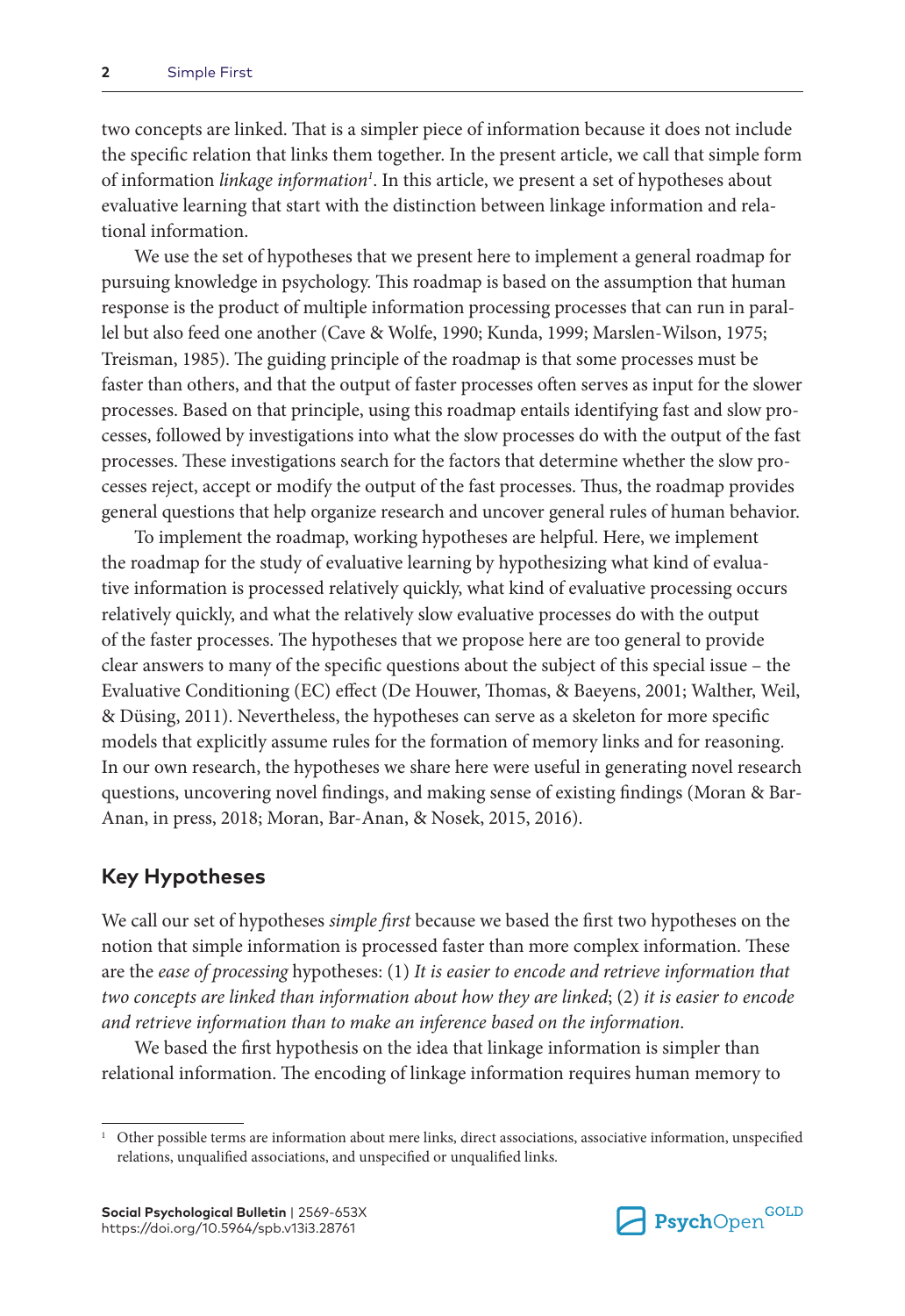represent three elements: two concepts and a link between them. In the present article, we call that mental representation a *mental link* but we do not make assumptions about how memory represents the link. The retrieval of linkage information is the activation of a concept in memory as a result of the mental activation of another concept. Relational information is slightly more complex than linkage information because instead of representing a link between two concepts, memory must also represent the type of relation (how they are linked). For many relations, the memory must also include the role of each of the related concepts (i.e., Bob is the one who ended the war rather than vice versa). Retrieval of relational information would have to include all these elements.

Information complexity is only one possible reasoning that leads to *simple first*'s first hypothesis. An alternative line of reasoning is that because linkage information is more basic, memory has more experience (in one person's life and in the history of the human brain) in processing it, which leads to the hypothesized advantage. We provide that example to separate the hypothesis from the information complexity rationale that helped us generate that hypothesis. The hypothesis itself is independent of mental representations: even if memory represents a link with the complexity of a relation (e.g., *X and Y are linked*), *simple first*'s first hypothesis entails that human memory forms that representation and retrieves that representation more easily than representations of relational information. This example helps to clarify that *information* is not a synonym of *mental representation*. Information is the content of the representation, not the representation itself.

Making an inference requires memory to represent the relevant information (linkage or relational), and then translate the information (using inference rules not specified by *simple first*) to the representation of the conclusion. For instance, to make an evaluative inference from the information *Bob prevented war*, memory must first represent it, and then translate it to the information *Bob is positive*. To make an evaluative inference from the retrieval of linkage information (e.g., from the activation of negative valence when perceiving Bob), the activation must first occur, and only then can an inference follow, translating the activation to a conclusion (e.g., *Bob is negative*). The *ease of processing* hypotheses posit that (1) it is easier (i.e., takes less time and requires less cognitive effort) to encode or retrieve the information that Bob and war are linked than to encode or retrieve the information that Bob prevented war, and (2) it is even more difficult to make an inference about Bob from that information.

One might suggest that making an inference based on the linkage information is easier than making an inference based on the relational information because the linkage information is retrieved faster, which allows inference to start earlier. However, because inference from activation of valence is probably mediated by a translation of the activation into a relation (e.g., *Bob activated a negative feeling*), the early advantage might be lost. Still, because human memory can link concepts to responses, the retrieval of information can lead to a quick evaluative response *without* the mediation of inference. For instance, if thinking of Bob activates negative valence, and the negative valence activates frowning or a step backward, that is a negative evaluative response that does not require any inference (this is a process of *spread of activation*). The retrieval of relational information can automatically lead to an

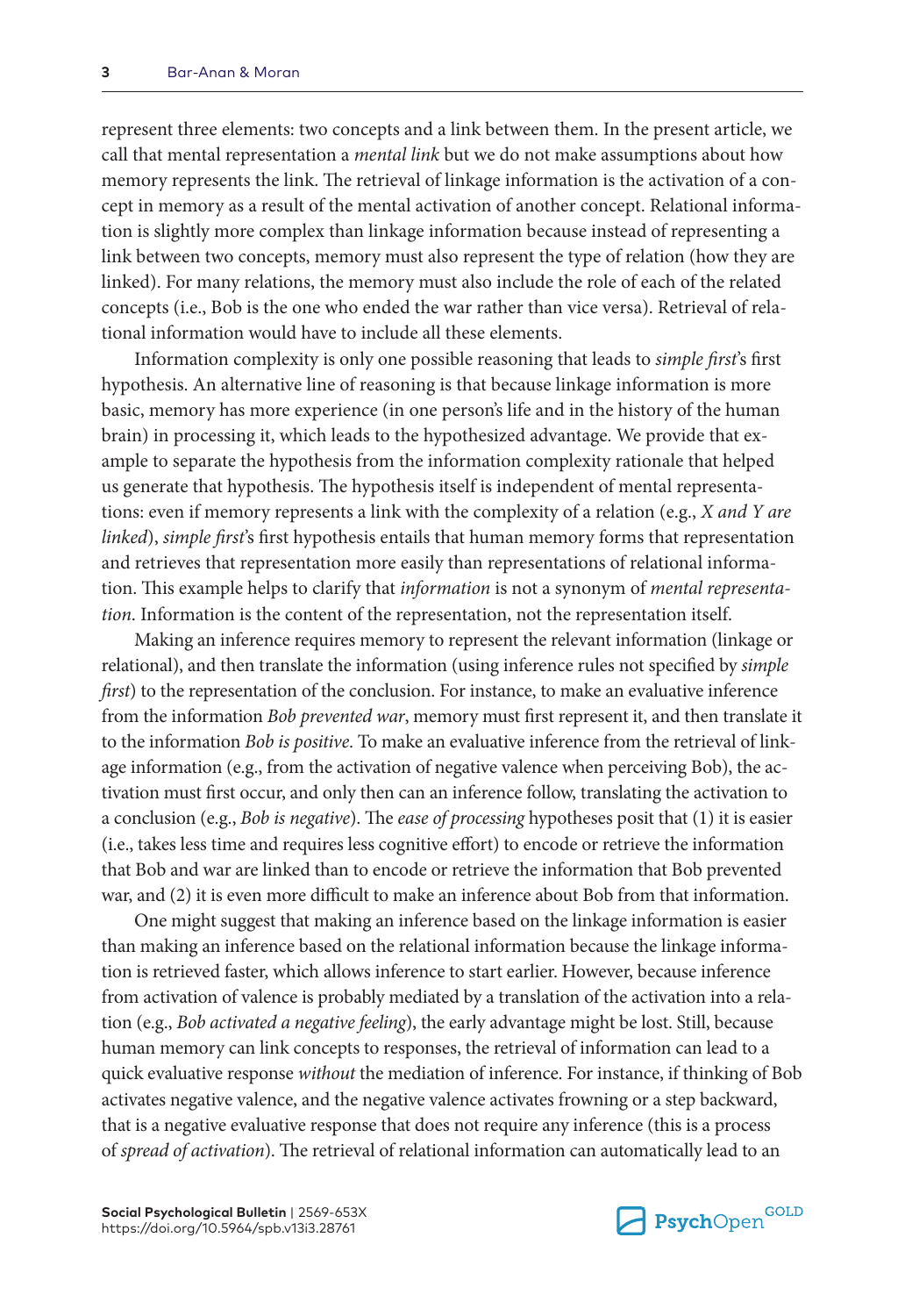evaluative response through similar non-inferential processes. For instance, the retrieval of the information *Bob hates bugs* can lead to the activation of a negative response because *hates* and *bugs* might be linked to negative evaluative responses. However, in this case, the relational nature of the retrieved information is of no consequence. Therefore, automatic evaluative response reflects the linked valence regardless of relational information stored or retrieved.

An evaluative response that occurs without the mediation of inference might be *followed* by the inference that the response indicates an evaluation. For instance, frowning or a step backward when encountering Bob could lead to the inference that Bob is disliked. That possibility is compatible with *simple first*'s third hypothesis, the *assimilative attribution* hypothesis: *When people encounter an object and memory activates valence, people consider the activation valid evidence that the activated valence characterizes the object*. In other words, retrieval of evaluative linkage information is translated by inference processes into attribution of the activated valence to the linked object. Valence activation could come in the form of an overt evaluative response, but also a valenced thought ("good") or a valenced feeling.

Situating *simple first* as the working hypotheses that implement the roadmap we mentioned earlier for the study of evaluative learning, the *assimilative attribution* hypothesis is our initial answer to the question of what slow processes do with the output of fast processes. The fast process is the activation of linkage information and the slow process is inference. According to the *assimilative attribution* hypothesis, the slow process accepts the output of the fast process as valid evidence that the activated valence characterizes the target of evaluation.

We base the *assimilative attribution* hypothesis on findings that people tend to rely on their affective reactions as valid evidence about the object they focus on (Schwarz & Clore, 1988; Slovic, Finucane, Peters, & MacGregor, 2007; Zajonc, 1980). This probably occurs because the activation of valence does not come with an indication of the source of the link between the object and valence (*source unawareness*, Gawronski, Hofmann, & Wilbur, 2006). An activation of negative valence when judging Bob might be the result of the information that Bob is related to war because he prevented it. But, when judging Bob, even if the information that Bob prevented war is accessible (i.e., retrieved from memory or externally presented), the activation of the negative valence is experienced like any other negative evaluation of an object, and is not attributed to the relation of Bob to war. As a result, the *assimilative attribution* hypothesis entails that the link between Bob and war would push the evaluation of Bob to the negative side (in parallel, other information such as the inference from Bob's relation to war could push Bob's evaluation to the positive side, and the evaluation would reflect both effects; see Figure 2, Panel H). In the rest of this article, we derive assumptions about EC based on the three hypotheses.

#### **The Effect of Stimulus Co-occurrence on Evaluation**

EC is the effect of a co-occurrence between a neutral stimulus (the conditioned stimulus; CS) and a positive or a negative stimulus (the unconditioned stimulus; US) on the evalua-

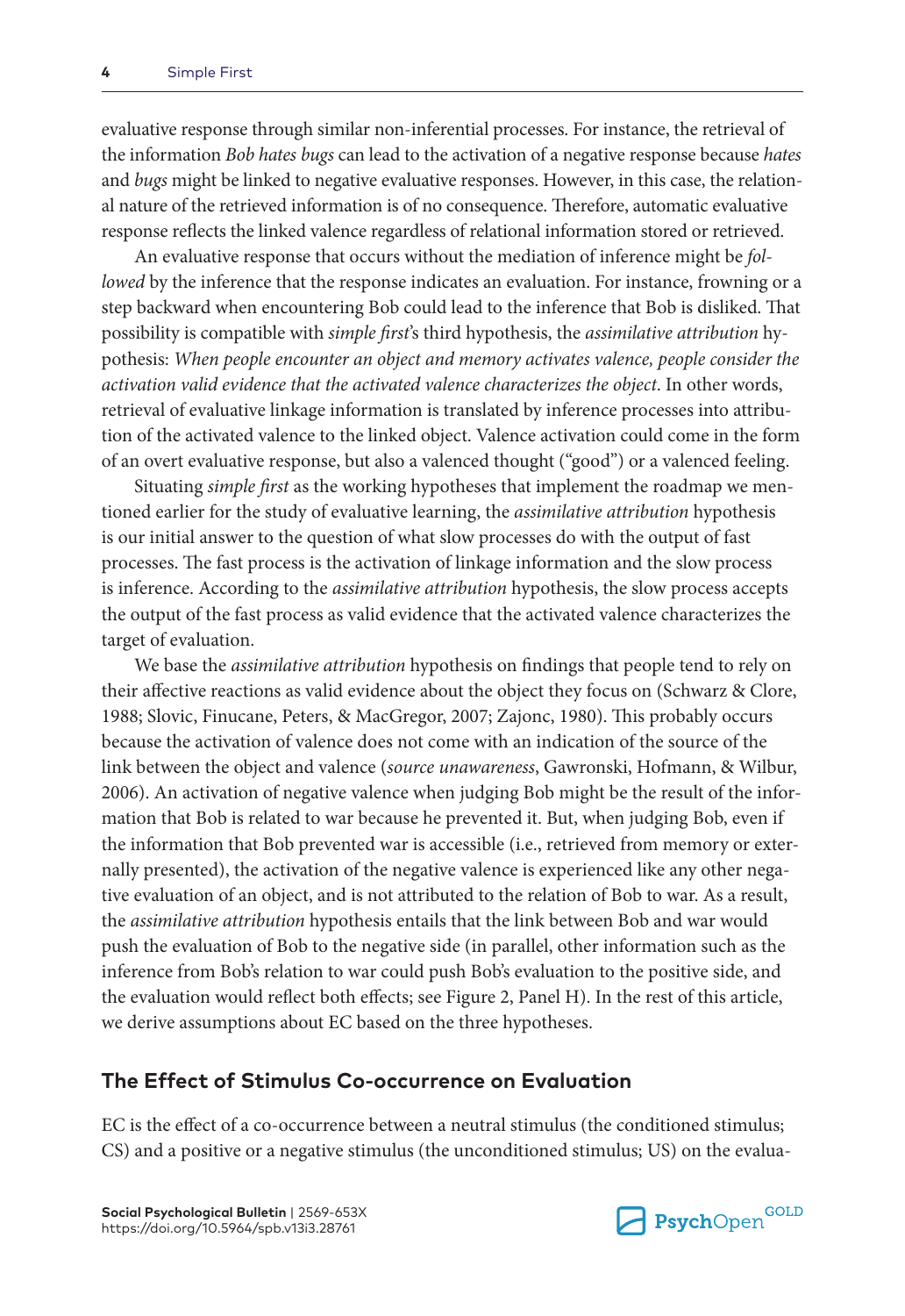tion of the CS. The typical effect is assimilative: the CS evaluation becomes more similar to the evaluation of the US (De Houwer et al., 2001).

Why does EC occur? S*imple first* directs us to focus on the kind of information that can be encoded to memory as a result of exposure to CS-US co-occurrence, and can later lead to an evaluative response (Figure 1, Panel C): (1) A link between the CS and the US valence; (2) CS-US relations. Most common is probably the relation *CS co-occurs with US*; (3) Inference from the relation can lead to other relations that can be encoded to memory, such as *CS is similar to US*, *CS is good*, and *I like CS*; (4) The inferred relations would lead to the encoding of more links between the CS and concepts, such as *CS-US*, *CS-good* and *CS-likable*.



*Figure 1*. The effect of CS-US co-occurrence on CS evaluation, as a function of available cognitive resources at acquisition (panels A–C) and evaluation (panels D–H).

*Note*. The evaluative response is on a 1 (extremely negative)-10 (extremely positive) scale. The shaded boxes represent memory storage. We do not make assumptions about how the information is represented by the memory, only what information is represented. On the left side of each shaded box appears linkage information and on the right appears relational information; Within each shaded box, the vertical position illustrates time differences in processing; On panel C, the two mental links CS-Positive reflect strengthening of the same link from two sources (the mere co-occurrence and the inference that CS is positive); The bold positive valence in panels G and H reflects the stronger mental link CS-Positive formed in (C), in comparison to (A) and (B); The evaluative response is more positive in (H) and (F) than in (G) because inference at the time of the evaluation provides justification of the evaluation and therefore strengthens it; It might be difficult to find the exact level of cognitive resources for testing the encoding proposed in (B). Instead, we suggest creating settings that decrease the likelihood of making an inference from the co-occurrence (e.g., by focusing participants on other relations).

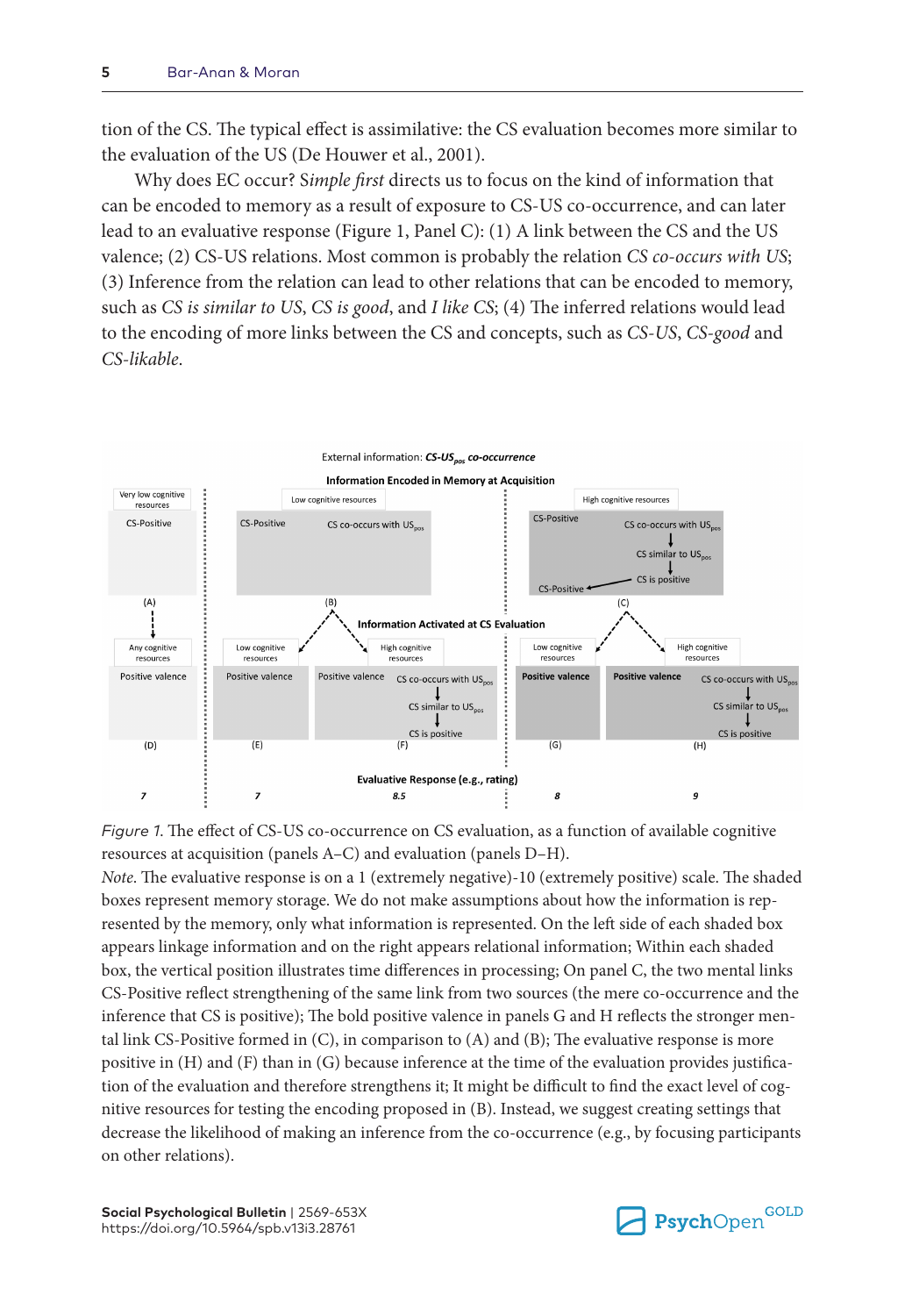For an example of the formation of these four types of mental representations, consider exposure to the information *immigrants suffered atrocities* (Panel C in Figure 2 illustrates a similar example). The information would form mental links between immigrants and negative valence (Type 1). The perceiver can also store a mental representation of the relation itself (*immigrants suffered atrocities*; Type 2). The information *immigrants suffered atrocities* might also lead to the inference that *immigrants should be cared for*, which might lead to the inference that *immigrants are positive*. The inferred relations can be stored in memory (Type 3). The inferred relations include linkage information that is encoded as mental links, for instance, *immigrants are positive* would form the mental link *immigrants-positive* (Type 4).

How would the information stored in memory influence evaluative response? First, spread of activation would lead to an evaluative response that reflects the valence linked to the object of evaluation. Second, according to the *assimilative attribution* hypothesis, the activated valence would be attributed to the CS. Because of spread of activation and attribution, the links with the US valence would push the CS evaluation to the US valence. Links formed from the inference based on relational information (Type 4 described above) can push the evaluation to a different (or in the same) direction. Mental links are not the only memories that



*Figure 2.* The effect of CS-US co-occurrence with relational qualifier, as a function of available cognitive resources at acquisition (panels A–C) and evaluation (panels D–H);

*Note*. The evaluative response is on a 1 (extremely negative)-10 (extremely positive) scale; The shaded boxes represent memory storage. On the left side of each shaded box appears linkage information and on the right appears relational information; Within each shaded box, vertical position illustrates time differences in processing; The evaluative response in (G) reflects equally strong activation of positive and negative valence. However, settings at acquisition (panel C) might moderate the relative strength of each mental link (Moran et al., 2015) and might even change the relative effect of the activated valence and the inference, leading to dislike even in the scenario described in Panel H, despite the availability of cognitive resources at evaluation (Moran et al., 2016); It might be difficult to find the exact level of cognitive resources for testing the encoding proposed in (B). Instead, we suggest creating settings that decrease the likelihood of making an inference from the co-occurrence (e.g., by focusing participants on other relations; Moran et al., 2015, 2016).

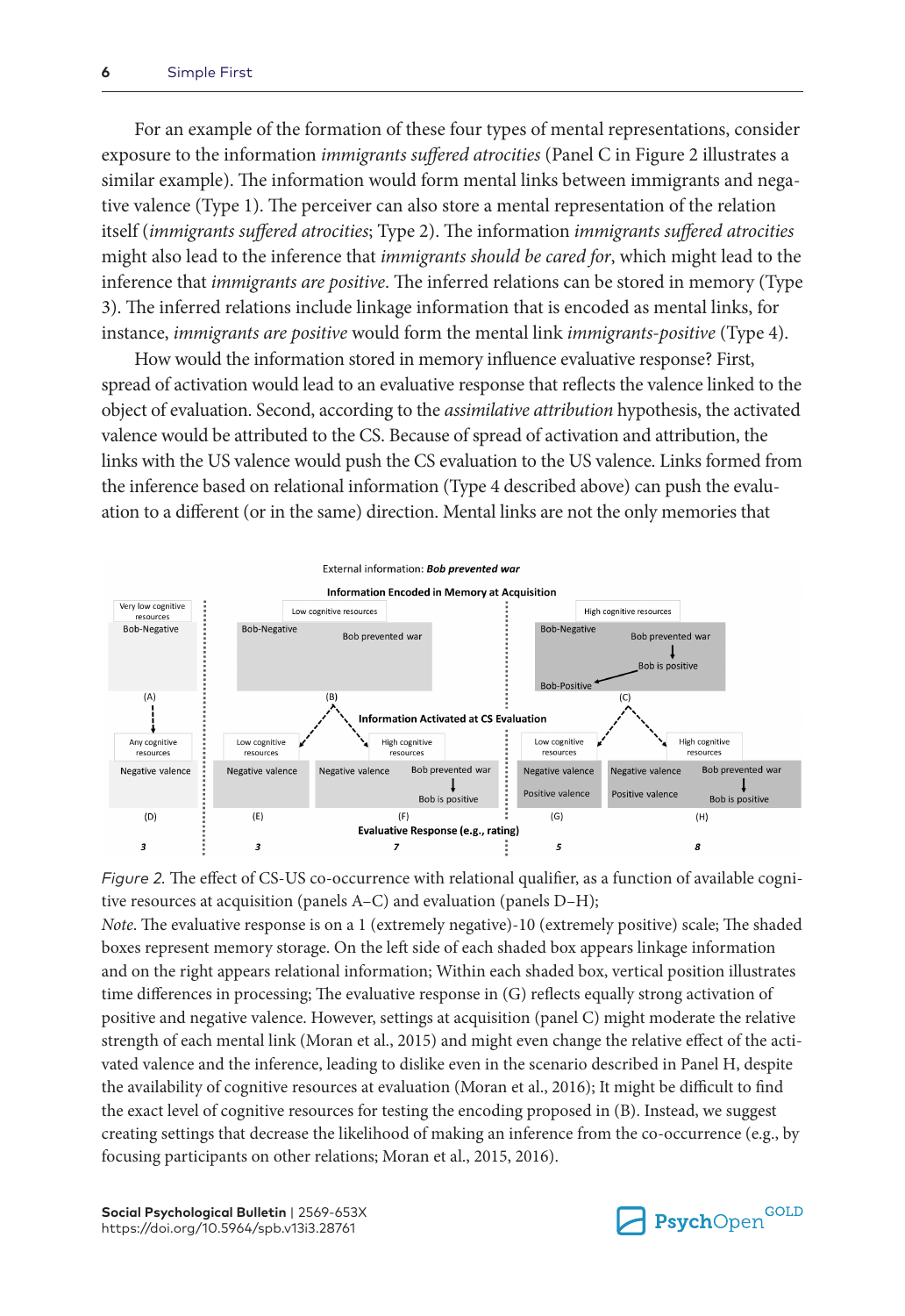influence evaluation. If people remember the relation between the CS and the US, are motivated to make an inference from that relation, and are cognitively capable of making an inference about the CS, that inference can also contribute to the evaluation of the CS. In that case, the evaluative response would integrate the effects of the attribution of activated valence and other inferences, as described in the previous section (see also Panel H in Figures 1 and 2).

To continue the example that we used for the acquisition phase, consider evaluating immigrants after exposure to the information *immigrants suffered atrocities*. The *immigrants-negative* link would lead to a negative evaluation of immigrants. If learning included inference processes that formed mental links between immigrants and positive valence, the activation of those links would lead to a positive evaluation. If the relation *immigrants suffered atrocities* is retrieved upon evaluation and inference from the relation occurs, the conclusion from the inference (*immigrants are positive*) would lead to a positive evaluation. The evaluative response would reflect all these effects. How? Liking of immigrants would be attenuated (i.e., dampened) by the links between immigrants and negative valence. Settings that allow a multivalent response (e.g., separate measurement of positive and negative feelings; Kaplan, 1972) would reflect both negative and positive evaluation.

In the typical EC procedure, there is no explicit information about the CS-US relation, and no implicit information conveying opposition relation between the CS and US. In these procedures, inferences from the relations observed in the experiments (mostly, *CS co-occurs with US*) are unlikely to indicate that the CS is the opposite valence of the US. Therefore, the perceiver would store links between the CS and the US valence. Upon CS evaluation, the US valence would be activated and lead to an evaluation that is compatible with the US valence. If cognitive resources and motivation allow for inference at evaluation, the US valence would be attributed to the CS. Inference from the stored relations would similarly push the CS evaluation to the side of the US valence (e.g., *if CS co-occurred with US, it is probably similar to the US*; Bar-Anan, De Houwer, & Nosek, 2010). For that reason, the typical result of CS-US co-occurrence is an assimilative effect of the US valence on the evaluation of the CS (Figure 1, Panels C and H).

#### **Links with Stimuli and Responses**

Memory can link a CS to the US, to the valence of the US, and to the evaluative response to the US. For example, if a neutral word co-occurs with a photo of cute puppies, human memory can store links between the word and the photo, positive valence, and a smiling response. Because all these linked entities are characterized by the US valence, they would all lead to the activation of the US valence upon CS evaluation and would all have an assimilative effect on the evaluative response to the CS (i.e., the typical EC effect). According to the *assimilative attribution* hypothesis, deliberate evaluation would also be assimilative because the activated US valence would be attributed to the CS. In other words, *simple first* allows the contribution of S-S and S-R links to EC, and does not provide clear hypotheses regarding what factors would moderate the relative effect of S-S and S-R links.

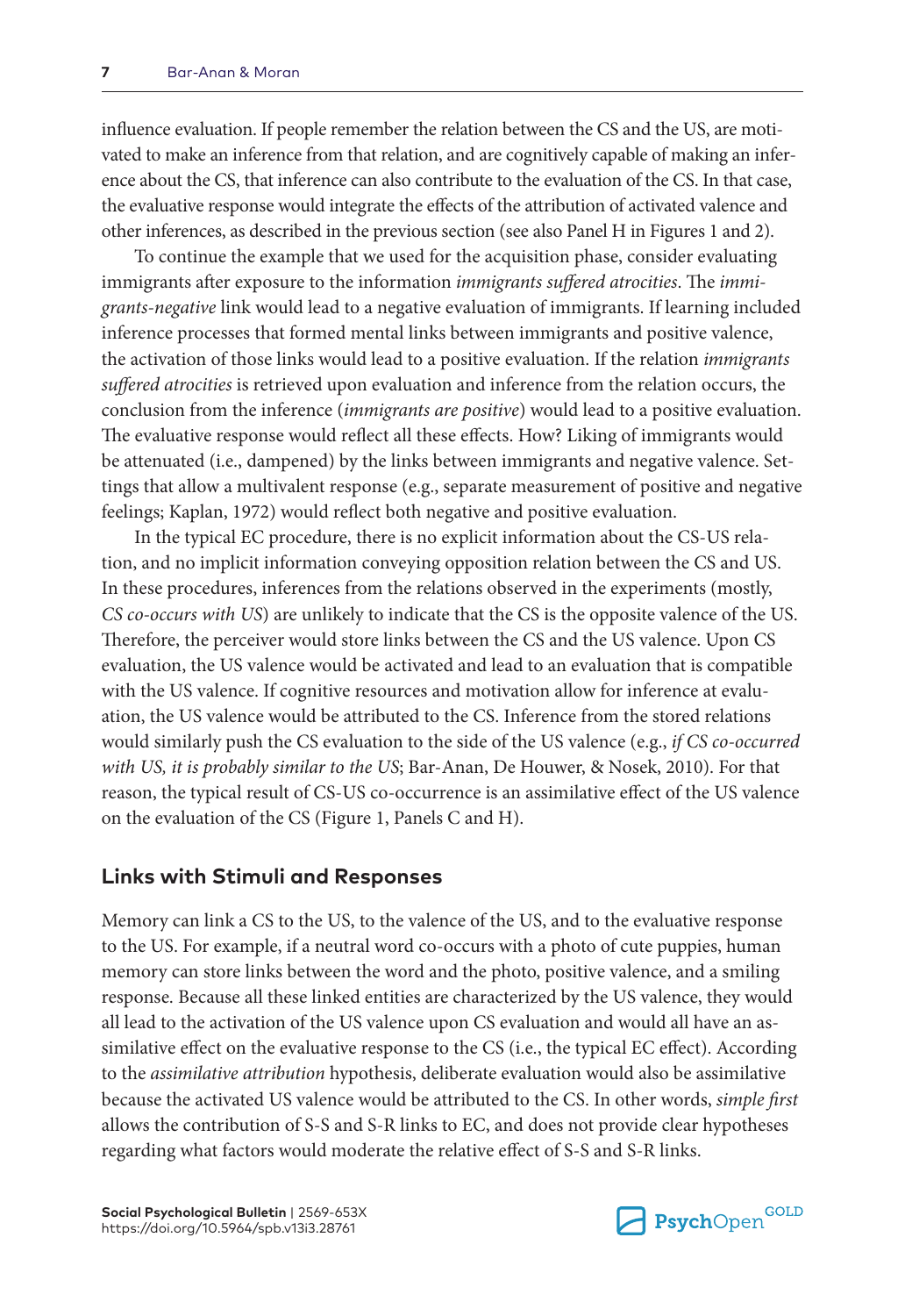#### **Automatic and Deliberate Processes at Acquisition**

According to the *ease of processing* hypotheses, the less cognitive resources are available at acquisition, the less likely it is that the relational information would be encoded; Even more cognitive resources are needed for inference. Without relational qualifiers conveyed verbally or otherwise, the effect of inference from co-occurrence on CS evaluation is generally assimilative because some perceivers tend to consider co-occurrence as a relation that indicates valence similarity (Bar-Anan et al., 2010). Therefore, the assimilative effect of co-occurrence on CS evaluation might be weaker when there are less cognitive resources at acquisition (Figure 1). We qualify this assumption because if cognitive resources upon acquisition were insufficient for inference but sufficient for the encoding of the CS-US relation, people could still make an inference from that relation upon evaluation (assuming there are enough cognitive resources at that time).

Controllability, intention, and awareness are more likely when people invest many rather than few cognitive resources. Therefore, the effect of inference from the CS-US relation on the CS evaluation would be weaker the less controllability, intention, and awareness occur at acquisition. However, *simple first* does not provide any basis to assume a causal link between controllability, intention, and awareness and EC. That is, our hypotheses cannot help to predict whether increasing awareness, intention, and controllability at acquisition would affect EC.

#### **Automatic Evaluative Response**

The less cognitive resources are recruited upon evaluation, the larger the relative effect of the mental representation of linkage information would be, in comparison to the effect of inference from the mental representation of relational information. In other words, the more automatic the evaluation is, the less likely it is that the evaluation would represent inference from relational information. However, upon evaluation, the links in memory are not limited to links between the CS and the US valence. Memory might also store links inferred from relational information at acquisition. Therefore, the settings upon acquisition determine automatic evaluation (for illustration, compare Panels D and E with Panel G in Figure 1).

Initial evidence of the influence of the settings at acquisition on automatic evaluation comes from research that manipulated participants' processing goals at acquisition (Moran et al., 2015). Participants were exposed to CS-US co-occurrence together with relational information about whether the CS and the US were similar or opposite in valence. The task demands focused some participants on memorizing with which valence each CS cooccurred by repeatedly asking participants about CS-US co-occurrence, in between acquisition blocks. Other participants were asked about the evaluative inference from the specific CS-US relation. At the end of the study, all the participants had accurate memory of the co-occurrence and the relational information. Nevertheless, participants who focused

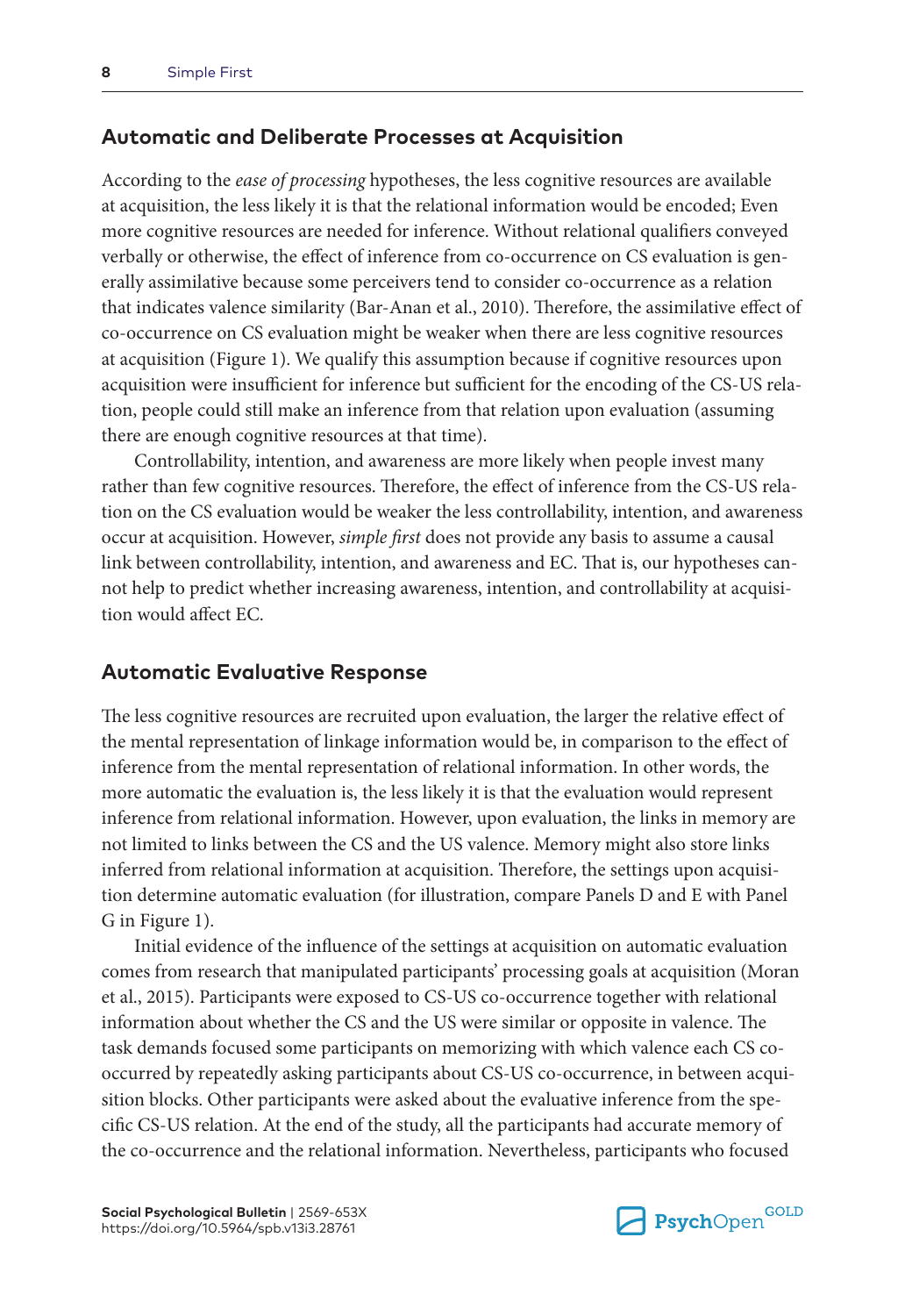on the co-occurrence during acquisition showed automatic evaluation that was relatively compatible with an assimilative effect of the US on the CS evaluation. In contrast, participants who focused on the inference from the relational information during acquisition showed automatic evaluation that was relatively compatible with the inference entailed by the relational information. These results are consistent with the assumption that the relative strength of the memory links formed at acquisition determines automatic evaluation. However, alternative accounts are possible. For instance, perhaps the focus manipulation also changed the importance participants ascribed to co-occurrence information versus relational information and automatic evaluation reflected the effect of a reasoning process that took these weights into account. Therefore, more research is needed to test the hypothesis that automatic evaluation reflects the relative strength of the evaluative mental links formed at acquisition.

## **Deliberate Evaluative Response**

Deliberate evaluation allows making an inference. That means that even if inference did not occur upon acquisition but the relational information was stored, deliberate evaluation can take the relation into account (Figure 1 and 2, Panel F). Nevertheless, a strong version of the *assimilative attribution hypothesis* is that if memory stored links between the *CS* and the *US valence*, there will *always* be an assimilative effect on deliberate evaluation. Upon evaluation, the mental link between the CS and the US valence would lead to the activation of US valence, and people would consider the activation of the US valence valid evidence that that valence characterizes the CS. The activation of US valence might not be the only piece of evidence about the CS, so despite its assimilative effect on the CS evaluation, it might result only in an attenuation of a contrastive effect of the US on the CS evaluation.

There is indeed ample evidence that deliberate evaluation is sensitive to linkage information, even when relational information suggests that the CS and the US are of opposite valence (Boucher & Rydell, 2012; Förderer & Unkelbach, 2012; Gawronski, Walther, & Blank, 2005; Hu, Gawronski, & Balas, 2017a; Moran & Bar-Anan, 2013; Moran et al., 2016; Peters & Gawronski, 2011; Zanon, De Houwer, & Gast, 2012; for a review of the relevant evidence, see Moran et al., 2016, and Moran & Bar-Anan, 2018). On the other hand, there are also studies that found no effect of a CS-US co-occurrence on deliberate evaluation despite a strong effect on automatic evaluation (Gawronski & LeBel, 2008; Gregg, Seibt, & Banaji, 2006; Petty, Tormala, Briñol, & Jarvis, 2006; Wyer, 2016). Because those studies found an effect of co-occurrence on automatic evaluation, it is safe to assume that co-occurrence formed a memory link between the CS and the US valence. Yet, the deliberate evaluation measures (self-reported liking) did not find any indication for an assimilative effect of the US valence on the CS evaluation. One possible account for these results is lack of statistical power to detect the effect (which might be smaller than the effect of co-occurrence on automatic evaluation). Another possibility is that these studies found boundary conditions in which deliberate evaluation is immune to linkage information. For instance, these studies

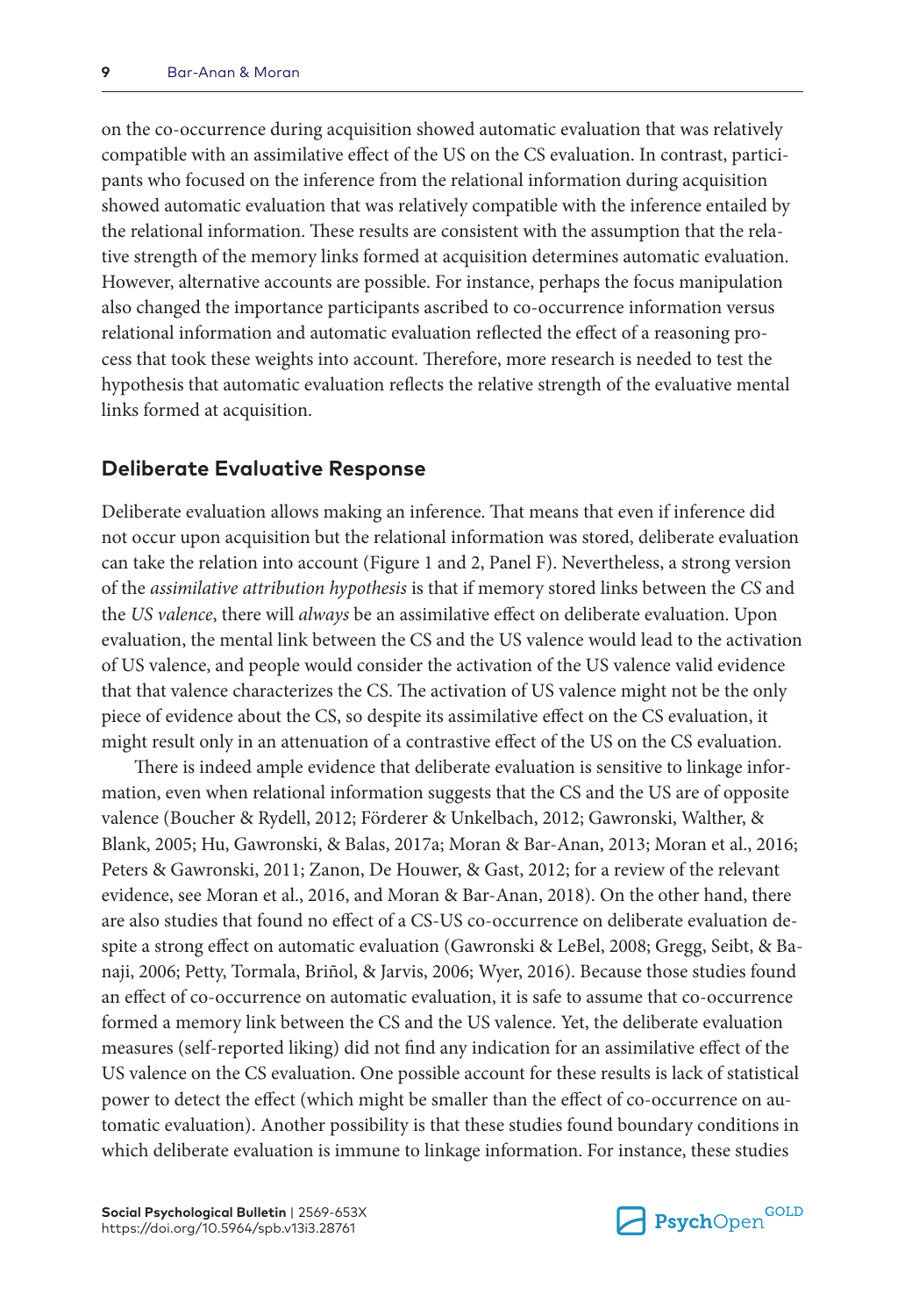usually involved two sources of information: a period of pairing the CS and valence, and a separate period (after the pairing) that provided relational information about the CS. Perhaps in such cases, deliberate evaluation is not sensitive to linkage information. However, *simple first*'s strong version of the *assimilative attribution* hypothesis is not compatible with those boundary conditions because it does not allow for any special cases that prevent an assimilative effect of a CS-US mental link on the CS evaluation.

A weaker version of the assumption derived from the *assimilative attribution* hypothesis is that under *special* circumstances, upon deliberate evaluation, people are able to completely reject the valence activated due to the mental link. That might occur if the perceiver does not attribute the activated valence to the evaluated object. For instance, if the perceiver considers her evaluation of immigrants and Nazis at the same time, the perceiver might attribute the negative valence activated by the *immigrants-negative* link to the Nazis. That seems even more likely if the perceiver cannot easily justify a negative feeling toward immigrants.

It is probably also possible to teach people to consider opposition relations as the reason for their activated valence. Obviously, perceivers are capable of reasoning that the negative feelings activated when judging immigrants are not about the immigrants but about the atrocities the immigrants suffered. In that case, the perceiver might be able to completely reject the activated US valence as valid evidence about the attitude object. However, the *assimilative attribution* hypothesis entails that this is not people's default behavior.

According to *simple first*, the sensitivity of deliberate evaluation to CS-US co-occurrence depends on the strength of the link that the co-occurrence formed in memory. For example, exposure to the information *immigrants suffer atrocities* would form an *immigrants-negative* link in memory, but might also form an *immigrants-positive* link. Upon deliberate evaluation, the perceiver would make an inference from the relation (assuming the relation is remembered, rather than only the linkage), contributing positive valence to the evaluation of the immigrants. But the evaluation would also be sensitive to the valence activated when judging immigrants, which would be attributed to the immigrants. Thus, just like automatic evaluation, deliberate evaluation would be sensitive to the relative strength of the *immigrants-negative* and the *immigrants-positive* links.

Two experiments provide initial support for the assumption that deliberate evaluation is sensitive to the relative strength of *CS-positive* and *CS-negative* mental links (Moran et al., 2016). Like the research we described earlier for testing the effect of processing goals on automatic evaluation (Moran et al., 2015), these two experiments manipulated, at acquisition, participants' focus on CS-US co-occurrence versus inference from the CS-US specific relation (similarity or opposition). During acquisition, some participants were repeatedly asked which valence co-occurred with each CS (focus on co-occurrence), whereas other participants were repeatedly asked to make an inference from the CS-US relation. This manipulation influenced deliberate evaluation similarly to its effect on automatic evaluation (Moran et al., 2015). Specifically, the assimilative effect of the co-occurring US on deliberate evaluation of the CS was stronger when participants focused, during acquisition,

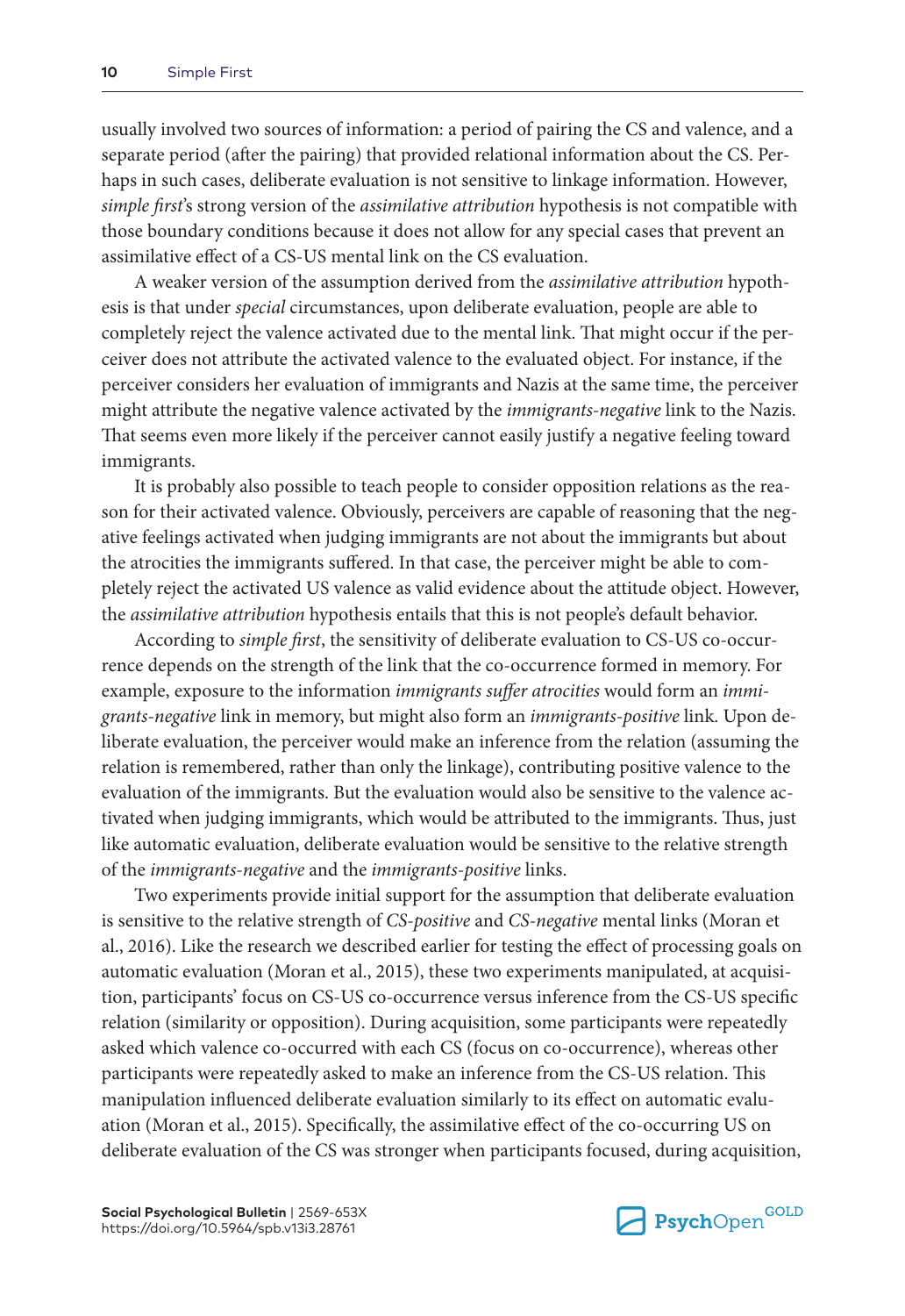on the co-occurrence than when they focused on inference from the information about the CS-US relation. However, as already noted, one weakness of that evidence is that the focus manipulation might have affected more than only the strength of the mental links between the CS and valence. Perhaps people who focused on co-occurrence assumed, at acquisition or upon deliberate evaluation, that co-occurrence is more important than the inference from relational information, whereas people who focused on the inference from relation made the opposite assumption. In that case, a deliberate process of preferring one relation over another influenced the evaluation, rather than the activation of memory links upon evaluation. Therefore, more tests are needed for the *assimilative attribution* hypothesis.

Another promising research direction, inspired by *simple first*, pertains to the possible effects of the automatic activation of evaluative mental links on reasoning processes during deliberate evaluation. One reasonable consequence of the *assimilative attribution* hypothesis is that activated valence motivates reasoning that would explain why that valence characterizes the object, at least to some extent. For example, if the mental *immigrants-negative* link is strong (e.g., because no inference from the relation occurred at acquisition), it might activate a search for reasons why immigrants are at least somewhat negative. Of course, people might not always need reasons for evaluation. They could simply take into account that alongside their positive feelings for immigrants they also harbor some negative feelings, and that would attenuate their liking for immigrants.

## **Correspondence and Discrepancy between Automatic and Deliberate Evaluation**

In the typical EC procedure, inference and spread of activation both contribute to the formation of a mental link between the CS and the US valence. Therefore, automatic evaluation would reflect an assimilative effect of the US valence on the CS evaluation. Deliberate evaluation allows an inference to be made. That inference would also lead to an assimilative EC effect. So, in the typical EC procedure, both automatic and deliberate evaluation would show an assimilative EC effect. Indeed, EC is found with measures of automatic and deliberate evaluation (Hofmann, De Houwer, Perugini, Baeyens, & Crombez, 2010).

Based on our hypotheses, discrepancy between automatic and deliberate evaluation is most likely to occur if the following three conditions are met. First, relational information (conveyed verbally or implicitly, at the time of exposure to the CS-US co-occurrence, or in a separate period) must indicate that the CS is characterized by valence *other* than the US valence (e.g., opposite valence, less extreme valence, or neutral). Second, the mental link formed by the CS-US co-occurrence must be stronger than the mental link formed by inference from the CS-US relation. For instance, people might have had the goal to remember the co-occurrence and were uninterested in forming an evaluation of the CS. Third, people must remember, upon deliberate evaluation, the CS-US relation (for making inference). In that case, automatic evaluation would not reflect the inference from the CS-US relation, whereas deliberate evaluation would (see Figure 2, Panels E versus F). Studies

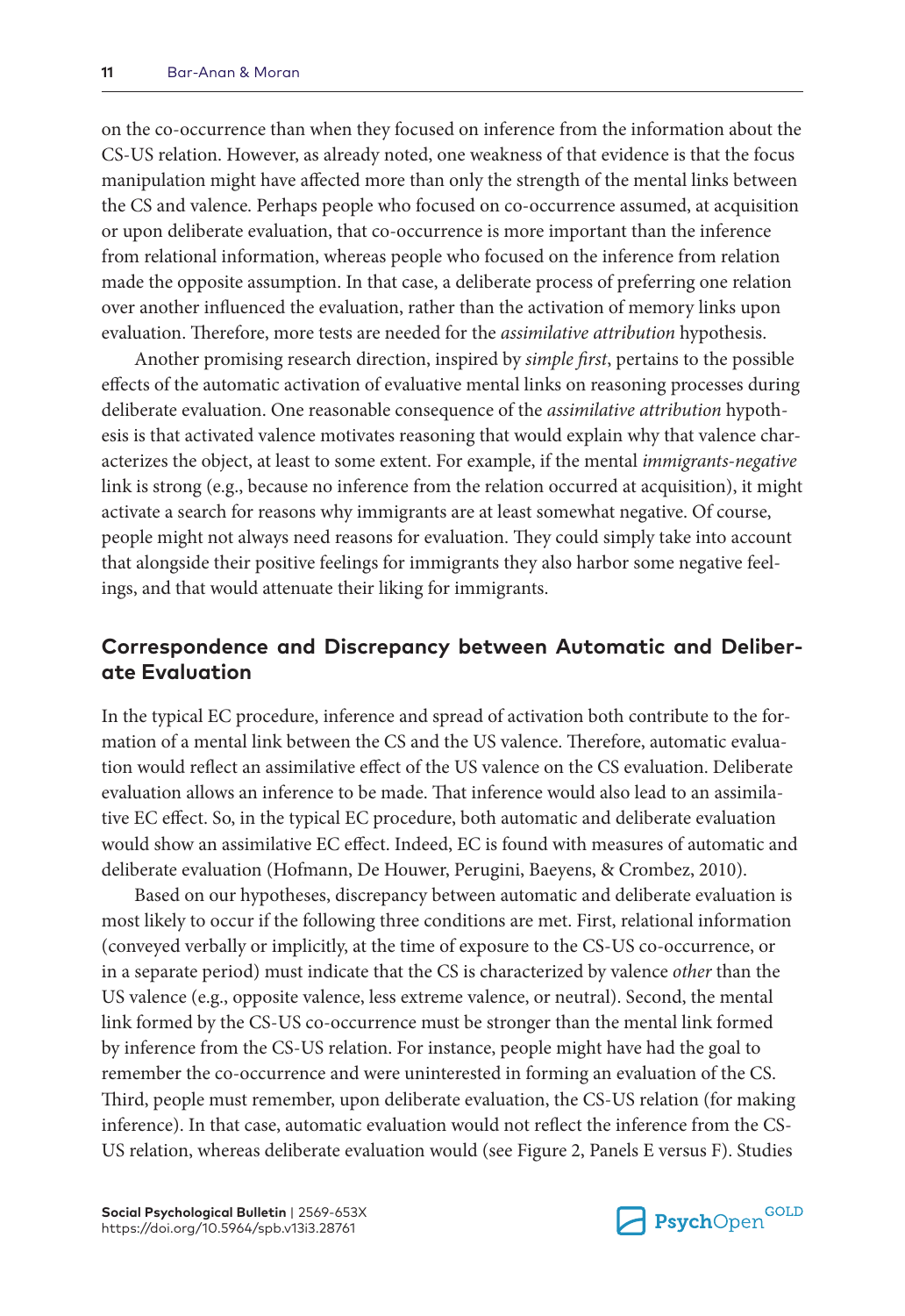that found discrepancies between automatic and deliberate evaluation (Gregg et al., 2006; Moran & Bar-Anan, 2013, 2018; Petty et al., 2006; Ranganath & Nosek, 2008; Rydell & Mc-Connell, 2006; Rydell, McConnell, Mackie, & Strain, 2006; Wyer, 2016) have all met the first condition. However, it was not tested whether these studies met the other two conditions, and whether violating those conditions eliminates the discrepancy.

#### **The Role of Awareness**

The *ease of processing* hypotheses assume that fewer cognitive resources are needed to form mental links than to make inferences from relational information. So, there is better chance that the *CS-US valence* link could form without awareness than links between the CS and the valence inferred from the CS-US relation. However, the hypotheses do not provide a basis to predict whether mental links can be formed without awareness of the CS-US co-occurrence. Notice also that the *ease of processing* hypotheses remain the same even if inference can occur without awareness. Even without awareness, some processes might take longer and require more cognitive resources than others.

Lack of awareness of *why* the US valence is activated when judging the CS is central for the *assimilative attribution* hypothesis. In fact, we assume that even when people perceive the relational information (e.g., read *immigrants suffered atrocities*), and immediately judge the CS, the feeling activated by the linked US is attributed to the CS because of lack of awareness that it was activated by the US.

### **The Role of Relational Qualifiers**

People can use relational information to infer the valence of the CS (e.g., develop positive feelings toward a victim of criminal acts despite the victim's link with crime). This can happen during acquisition or upon evaluation, if people remember the relational information that was available at acquisition. If inference from relational information occurs at acquisition, it can form mental links that would influence automatic and deliberate evaluation later, as described above. As already explained, *simple first* assumes that inference does not remove the assimilative effect of the mere link between the CS and the US. It only adds to that effect.

Although relational qualifiers are not expected to moderate the effect of the mere CS-US link on evaluation, they can moderate the effect of inference from the CS-US cooccurrence. When no implicit or explicit relational qualifiers other than co-occurrence are present at acquisition, it seems likely that some people would make the inference that the CS and the US are of similar valence (Bar-Anan et al., 2010). That is, CS-US co-occurrence forms mental links between the CS and the US valence because people encode the existence of a link between the CS and the US, *and* because some people make the inference that the CS is characterized by the US valence. That inference is less likely to occur when relational qualifiers indicate (explicitly or implicitly) that the CS and the US are of opposite valence. In other words, relational qualifiers that indicate CS-US opposition would influ-

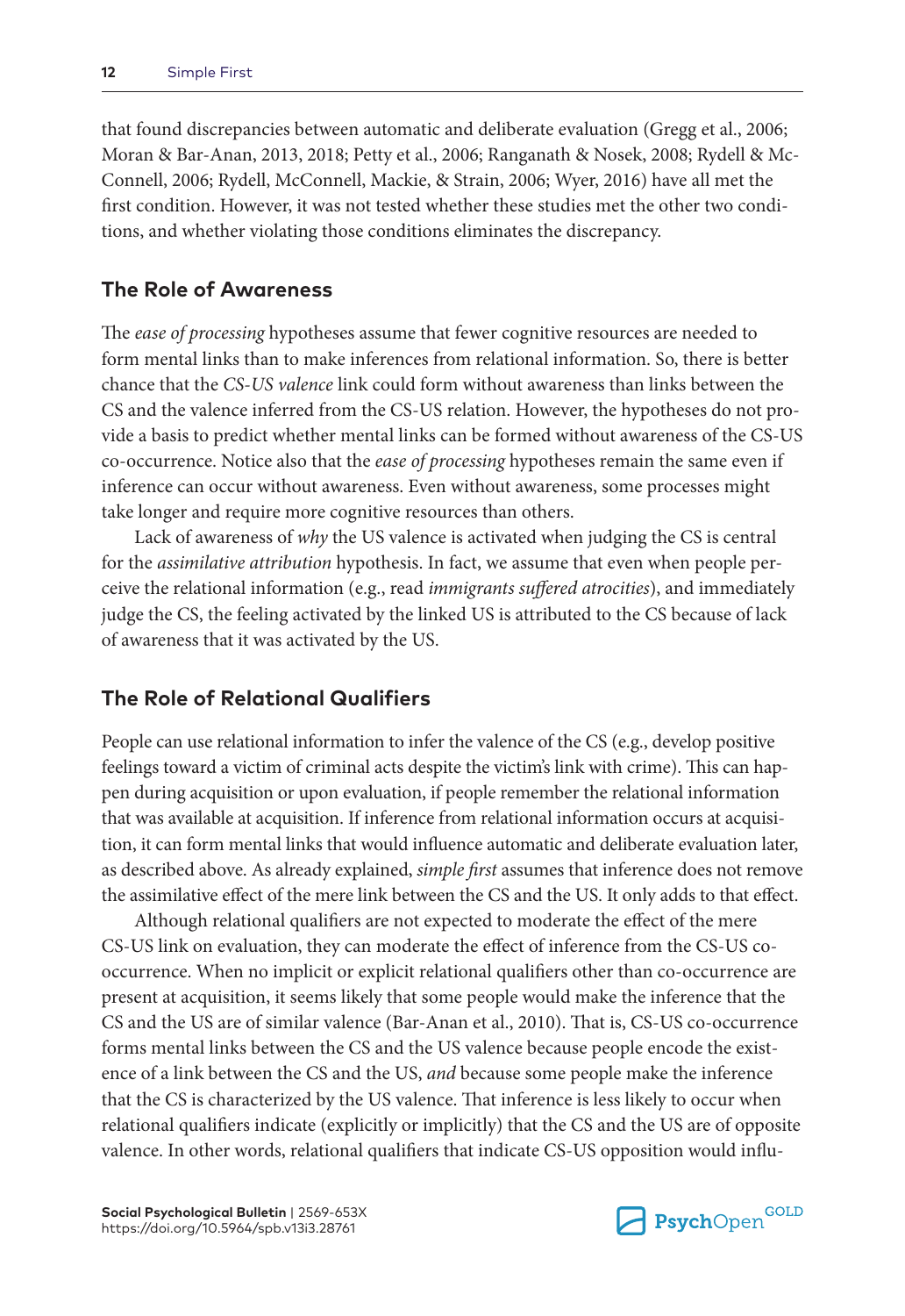ence evaluation directly as a result of inference, and would also thwart the typical assimilative inference from the co-occurrence relation, thus reducing the assimilative effect of CS-US co-occurrence on CS evaluation.

#### **EC by Instruction**

*Simple first* explains the effects of information about links, not exclusively the effect of cooccurrence. Exposure to co-occurrence is not the only event that provides information that two concepts are linked. For instance, human memory can link the symbols *X* and *E* as a result of exposure to the information *X is a letter* and the information *E is a letter*, even if X and E have never co-occurred. Verbal (or other forms of symbolic) information that CS and US co-occur, will co-occur, or even were supposed to co-occur is information about a link between the CS and the US. Therefore, it can form a mental *CS-US valence* link that would influence automatic and deliberate evaluation, similarly to the effect of exposure to CS-US co-occurrence.

#### **What Pairing Schedules Lead to EC?**

Because we assume that the mere existence of a mental link between the CS and US valence would cause an assimilative effect of the US valence on the CS evaluation, we predict that various schedules of CS-US pairing can lead to EC. People can remember that a CS appeared with a positive US more often than with a negative US (statistical contingency). People can also remember that a CS appeared with an equal number of positive and negative US, but was always closer in time (temporal contiguity) and space (spatial contiguity) to positive than to negative USs. Remembering that a CS and a US are related to each other because statistical contingency, contiguity or other schedules entails memory that the CS is linked to the US. Because we assume that such a memory has an assimilative effect on the CS evaluation, we assume that all these schedules could cause EC.

If the settings at acquisition emphasize one aspect of the CS-US schedule over another, that could change the relative strength of the memory link formed by different aspects of the CS-US schedule. For instance, instructions to memorize temporal contiguity (to which valence the CS was temporally proximal) would increase the likelihood of forming memory links that reflect CS-US contiguity. Instructions to notice with which valence the CS appears more often would increase the likelihood of forming links that reflect CS-US contingency. Furthermore, people might even try to remember which CS *never* appears with a positive US, leading to a stronger CS-US mental link when the statistical contingency is *negative*. It is probable that the relative effect of different CS-US schedules can also change as a result of exposure to cues less blatant than explicit instructions.

Our hypotheses do not help predict what pairing schedule is most effective in forming a mental *CS-US valence* link, or in forming a mental representation of a CS-US relation that would lead to an inference about the valence of the CS. Regarding the statistical con-

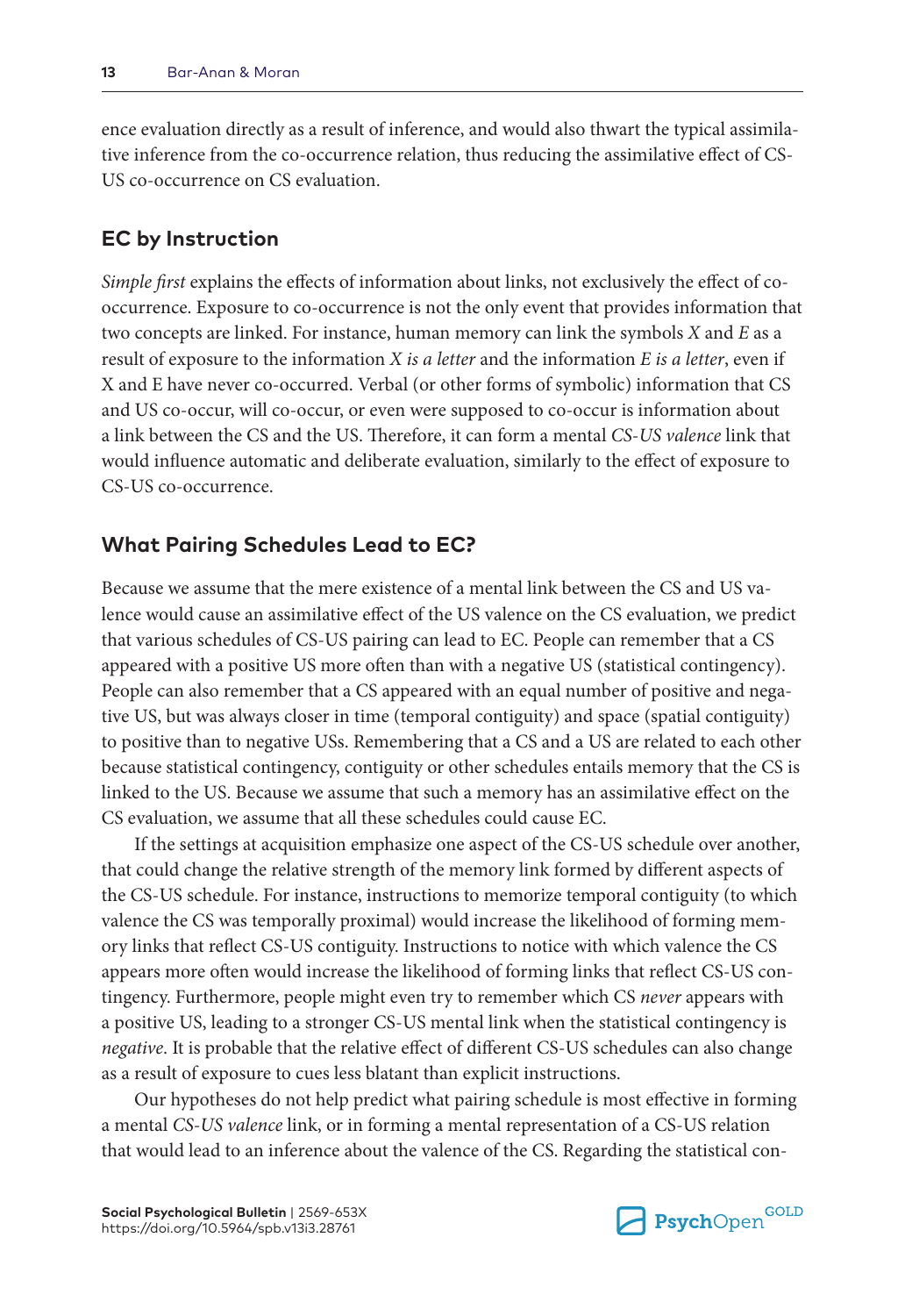tingency threshold needed for EC – because it is possible to remember that a CS and a US are linked even after one exposure to a co-occurrence between them, we assume that EC after a single co-occurrence trial is possible (so far, the evidence about this is mixed; Baeyens, Eelen, Crombez, & Van den Bergh, 1992; Stuart, Shimp, & Engle, 1987).

#### **Extinction**

What about schedules in which the US or the CS appear alone after the co-occurrence period (i.e., extinction schedules)? An implicit assumption within the *assimilative attribution* hypothesis is that after a memory link between the CS and the US valence has been formed, the US valence would be automatically activated when processing the CS (even if the US is not present), and would be attributed to the CS every time the CS is presented. From that perspective, it does not seem likely that occurrences of a CS without the US that previously co-occurred with the CS would eradicate EC. Further, people can remember that a CS used to co-occur with a certain valence, and does not anymore. That memory links the CS to that valence (because people are able to answer the question *with which valence does the CS not co-occur anymore?*). According to the *assimilative attribution* hypothesis, even that memory would have an assimilative effect on the evaluation of the CS.

On the other hand, it is possible that *CS-alone* or *US-alone* presentations lead to the inference that the CS is no longer characterized by the US valence, leading to the inference that the CS is characterized by less extreme valence than thought before. That inference would link the CS to a less extreme valence (e.g., to neutral valence). Therefore, although it does not seem likely that the EC would completely disappear after *CS-alone* or *US-alone* occurrences (as long as people still remember the past co-occurrences), inference processes upon (or before) evaluation might decrease it. So far, most studies on that subject did not find good evidence for complete extinction in EC (e.g., Baeyens, Crombez, Van den Bergh, & Eelen, 1988; Baeyens, Díaz, Ruiz, & 2005; Dwyer, Jarratt, & Dick, 2007; Gawronski, Gast, & De Houwer, 2015; Vansteenwegen, Francken, Vervliet, De Clercq, & Eelen, 2006), but there is some evidence for reduction in EC after extinction procedures, especially from a meta-analytical comparison (Hofmann et al., 2010).

#### **Individual Differences in EC**

It is reasonable to assume individual differences in all the factors that, according to *simple first*, influence the EC effect: the speed and efficiency with which people encode memory links, and the kind of inference people make from the CS-US co-occurrence. The *ease of processing* hypotheses call attention to individual differences in the ability to make inferences. People who are less effective in making inferences might refrain from making them when not needed (e.g., in the typical EC procedure), or would fail to make them when cognitive resources are not fully available during acquisition. That would lead to individual differences in the storage of inferred relational information and of mental links within in-

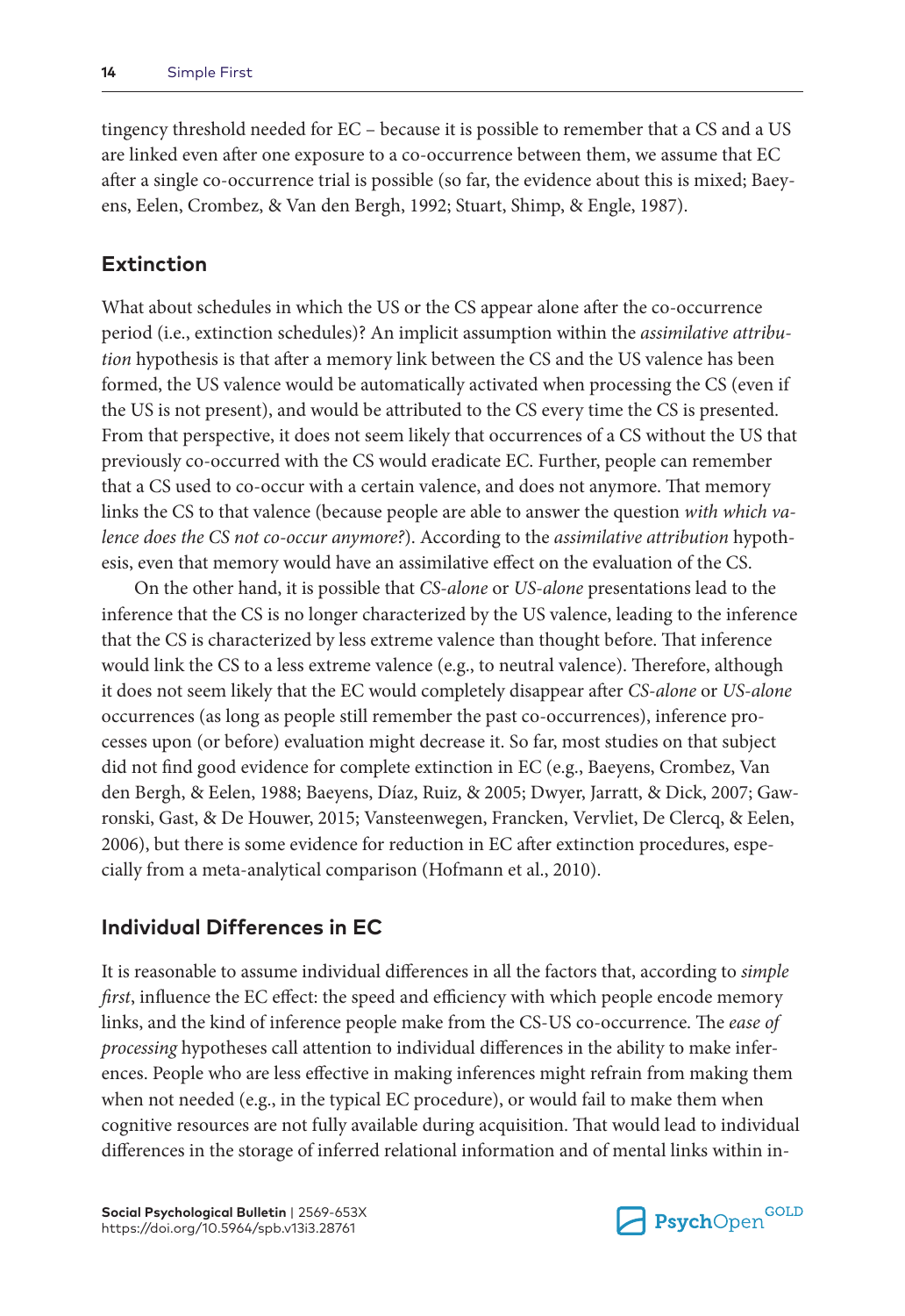ferred relational information. Individual differences in other skills and traits (e.g., *need for cognition*; Cacioppo & Petty, 1982) might also influence the tendency to make inferences upon acquisition.

As for influential individual differences derived from the *assimilative attribution* hypothesis, perhaps some people are more prone than others to attribute the activated valence to the CS and to consider it valid evidence that the valence characterizes the CS. Prime suspects for such dispositional factors are individual differences in information processing and judgment – based on feeling and intuition versus reason-based (e.g., Epstein, Pacini, Denes-Raj, & Heier, 1996).

#### **Predictions Summary**

To demonstrate the usefulness of the three hypotheses in generating research questions that advance knowledge, we summarize the main predictions presented in this article. Most basic are the hypotheses themselves. According to the *ease of processing* hypotheses, encoding and retrieval of linkage information should be faster and more accurate than retrieval of relational information (for some relevant evidence, see Ratcliff & McKoon, 1989). An initial test of the *assimilative attribution* hypothesis would be to investigate whether when people do not remember the relation between a CS and a US, they tend to assume that the relation was similarity. A more direct but challenging test would measure attribution of the activated US valence when participants focus on the CS. A part of the challenge in that investigation would be to isolate this attribution when people also hold other information that indicates the opposite valence for the CS.

Other tests of the *assimilative attribution* hypothesis would examine the sensitivity of CS evaluation to various messages that link the CS with a certain valence without entailing that the valence characterizes the CS. We already summarized evidence compatible (Boucher & Rydell, 2012; Förderer & Unkelbach, 2012; Gawronski et al., 2005; Hu, Gawronski, & Balas, 2017a; Moran & Bar-Anan, 2013; Moran et al., 2016; Peters & Gawronski, 2011; Zanon et al., 2012) and incompatible (Gawronski & LeBel, 2008; Gregg et al., 2006; Petty et al., 2006; Wyer, 2016) with that assumption in the section that discussed deliberate evaluation, and concluded that more tests are needed. We also suggested one such strong test: participants would be tasked with memorizing with which valence each CS *never* cooccurred (and would never be asked with which US the CS actually co-occurred). That task would focus participants on negative statistical contingency, and would form a memory link between the CS and the valence with which the CS never occurred. The predicted result is a weaker assimilative effect of the (actual) co-occurring valence on CS evaluation, in comparison to a control condition, in which participants would not be focused on negative statistical contingency.

Even if the memory of a CS-US link does not *always* cause an assimilative effect on CS evaluation (above and beyond other information), the study of the *assimilative attribution* hypothesis would advance knowledge about how people use activated valence when

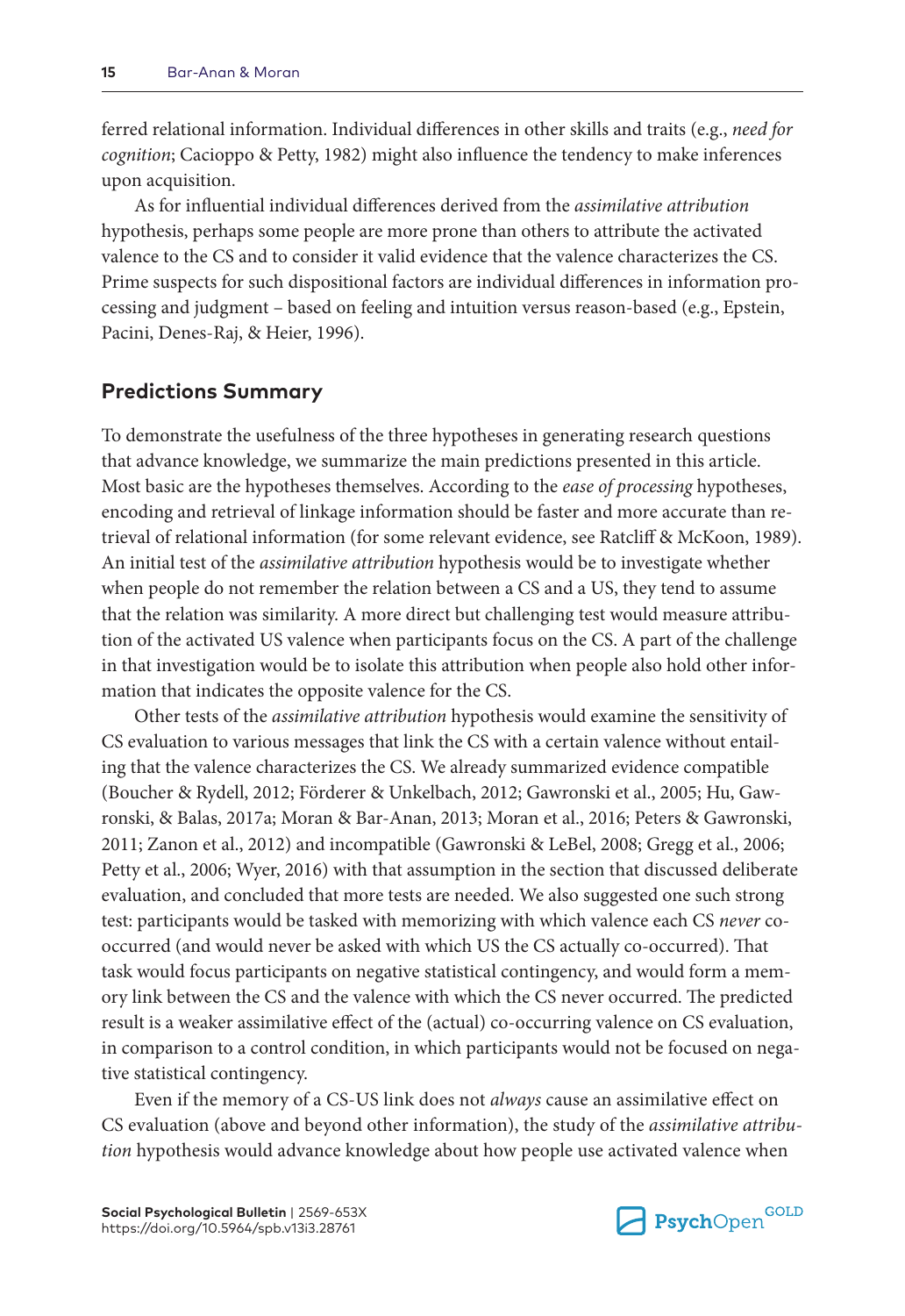evaluating objects. One promising direction is the study of how, upon CS evaluation, people make sense of the activation of the US valence. We predict that people would often search for justifications that would explain why the US valence characterizes the CS. For instance, when searching memory for more information about the CS, we predict that people would be more likely to retrieve information that could confirm the hypothesis that the US valence characterizes the CS than (otherwise equally accessible) information that suggests that the CS is characterized by opposite valence. Similarly, if some information about the CS is ambiguous (e.g., behaviors that can be interpreted as evidence that the CS is positive or negative), people would favor the interpretation that assigns the US valence to the CS.

There are at least two clear assumptions regarding the effect of available cognitive resources on EC (see Figures 1 and 2 for illustrations). If relational qualifiers (verbal or less explicit) indicate that the co-occurring CS and US are of opposite valence, but there are low cognitive resources upon acquisition and evaluation, the CS evaluation would be according to the US valence (for initial evidence, see Moran & Bar-Anan, 2013, 2018). If relational qualifiers do not indicate that the co-occurring CS and US are of opposite valence, the assimilative effect of US valence on CS evaluation would be weaker when there are low cognitive resources upon acquisition and evaluation than when people have sufficient cognitive resources upon acquisition or upon evaluation. Another prediction is that measures of ambivalence would show stronger ambivalence when the CS and the US are linked in an opposition relation than in a similarity relation.

There are also clear assumptions about the effects of focus (directed by goals or other factors) during acquisition (initial evidence comes from Moran et al., 2015, 2016). We predict that different conditions at acquisition could change the strength of the effect of co-occurrence on CS evaluation. Specifically, from our hypotheses we derived the assumption that EC occurs because of two processes: (1) the mere presentation of the CS-US co-occurrence leads to the formation of a mental link between the CS and the US valence, and (2) inference from the CS-US co-occurrence leads many people to the inference that the US valence characterizes the CS. However, at acquisition, people's goals might shift them away from (or toward) making inferences based on the CS-US co-occurrence, thus reducing or even eliminating the effect of inference on CS evaluation. People might focus on other relational information (e.g., people might try to memorize whether the CS appears above or below the US), or they might receive information that the CS-US co-occurrence is not due to similarity in valence. Similar factors can moderate the effect of inferences made at evaluation.

Because linkage information is simpler than relational information, it is reasonable to assume that memory of mental links would persist longer than memory of relational information. Therefore, time passage is expected to increase the effect of mental links, relatively to the effect of stored relational information. That prediction also means that the more time passes from acquisition to evaluation, the more influential the settings during acquisition (available cognitive resources, goals, and attention) on the evaluation would be.

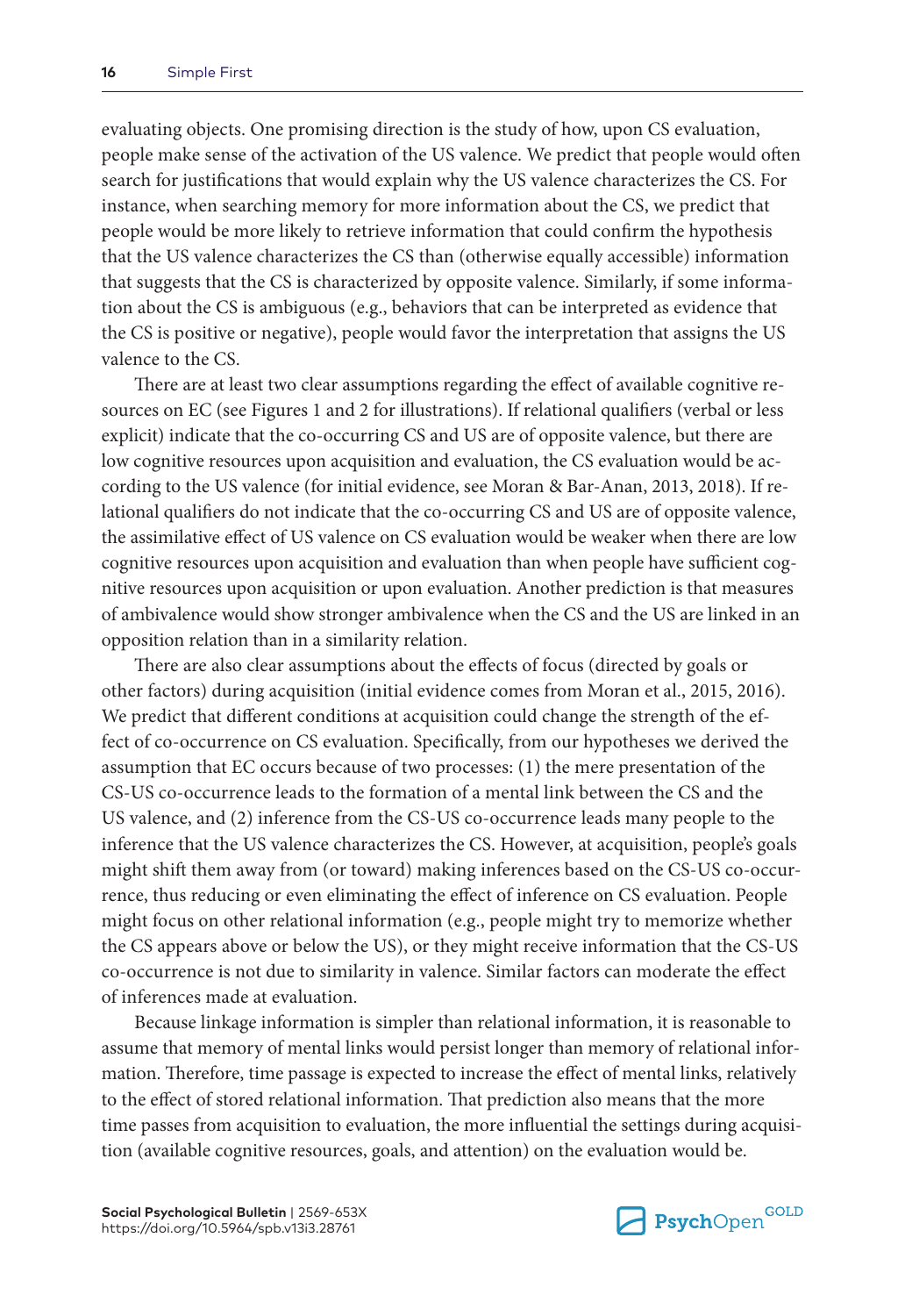#### *Simple First* **and other Models**

As we noted at the onset of this paper, we consider *simple first* a set of working hypotheses that implement a more general roadmap for pursuing knowledge in psychology. That roadmap dictates identifying fast and slow processes, and investigating what slow processes do with the output of fast processes – do they reject, accept or modify the output of the fast processes? We treat s*imple first* as a dynamic thinking tool for generating research questions, rather than as a static set of hypotheses to confirm or refute. That explains why we chose to derive from the *assimilative attribution* hypothesis the extreme assumption that deliberate evaluation is *always* sensitive to linked valence. That assumption calls for research on the sensitivity of evaluation to various forms of external information that indicates a link between the target object and valence. If our extreme assumption is disconfirmed on some settings and confirmed on others, identifying those settings would provide knowledge about how the slow processes (deliberate evaluation in the present case) determine what to do with the output of the fast process (the activation of valence).

We learned about the driving force of extreme hypotheses from the propositional perspective on learning (Mitchell, De Houwer, & Lovibond, 2009), which made a bold assumption about learning: although it is obvious that people are unaware of most information processing that occurs in their brain, the propositional perspective for learning posits that learning cannot occur without (accessible to awareness) mental representations of propositions. EC research that contrasted the extreme assumptions derived from the propositional perspective with assumptions derived from dual-process and associative models (Baeyens et al., 1992; Gawronski & Bodenhausen, 2014; Jones, Fazio, & Olson, 2009; Martin & Levey, 1978) led to interesting findings (e.g., Gast & De Houwer, 2012, 2013; Hu, Gawronski, & Balas, 2017a, 2017b; Kurdi & Banaji, 2017; Zanon, De Houwer, Gast, & Smith, 2014) that added valuable knowledge about EC.

Another contribution of the propositional perspective on EC (De Houwer, 2009, 2018) to *simple first* is the focus on inference as a factor that contributes to EC. In our reading of the literature, prior to the propositional perspective on EC, assumptions that EC is not the result of automatic processes appeared mainly as demand characteristic threats to EC findings. In early EC research, the stimulus pairing procedure was used to investigate how low-level conditioning, as opposed to high-level reasoning, influences likes and dislikes (e.g., Levey & Martin, 1975; Olson & Fazio, 2001; Staats & Staats, 1958). However, humans reason. Even if the experimental procedure only shows them pairs of stimuli, and no other semantic symbols, participants would try to make sense of the meaning of the pairing, and might rely on that reasoning when evaluating the stimuli (Bar-Anan et al., 2010). In other words, when observing stimulus co-occurrence, people would make assumptions about other relational meanings (e.g., *CS is similar to US*). The propositional perspective provided tools for discussing reasoning processes within EC research, without falling prey to the imminent threat of the demand characteristic artifact. Similarly, *simple first* acknowledges inference as an important mediator of the effect

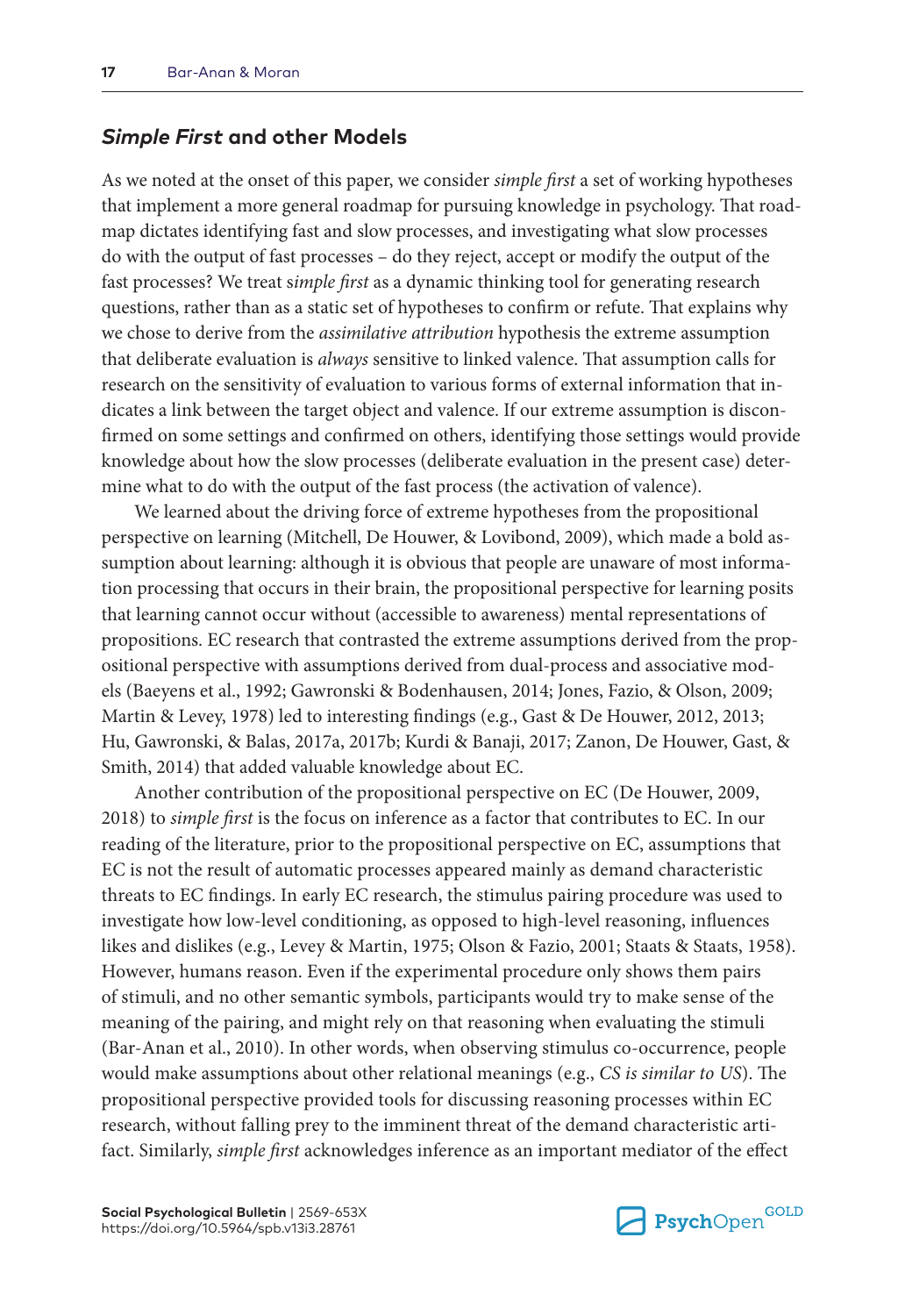of co-occurrence on evaluation. Research under the *simple first* hypotheses takes into account the relational information provided to the participants. That consideration helps to reduce demand characteristic threats, and increases the correspondence between research settings and co-occurrence events in real life.

Because we assume that linkage information is processed quickly and relational information is processed slowly, our hypotheses are often similar to some dual-process models – most specifically the Associative and Propositional model of Evaluation (APE; Gawronski & Bodenhausen, 2006, 2014, 2018), and more broadly, the reflexive-impulsive model (Strack & Deutsch, 2004). However, because *simple first* assumes two different types of information rather than two mental representations or two mental processes, it could be useful as a skeleton for dual-process, single-process or multiple-process models.

Notwithstanding the similarity of our hypotheses to those of the APE model and other models of evaluation (Fazio, 2007; Petty, Briñol, & DeMarree, 2007), we found it advantageous to pursue the *simple first* hypotheses as a pragmatic roadmap for advancing knowledge about human evaluation. At the very least, *simple first* served as a simplification of the most powerful ideas that we see in the APE, based on a different guiding rationale (information complexity), and with emphasis on what we consider the most important notions in contemporary research on evaluation and evaluative learning. In our view, existing models have not made a sufficient distinction between processes at acquisition and processes at retrieval. Further, the focus of dual models on the distinction between two system or processes seems to underestimate the effect of automatic evaluation on deliberate evaluation. *Simple first* makes it clear that automatic processes upon evaluation can reflect the product of deliberate processes during acquisition (e.g., Figure 1, Panel G), and that without sufficient cognitive resources upon acquisition, even deliberate processes upon evaluation would not reflect inference from the external information observed during acquisition (Figure 1, Panel D). Unlike any of the current evaluation models, *simple first* assumes that the mere link between a CS and valence has an assimilative effect on the CS evaluation even if other information (e.g., relational information) suggests that the CS has the opposite valence. With some rare exceptions noted earlier in this article, a CS link with a US would *always* have an assimilative effect on the deliberate evaluation of the CS.

Another important aspect of *simple first*, in comparison to other evaluation models, is that it assigns much weight to inference processes, which encourages research on inference rules, in the context of evaluative learning. Another important emphasis in *simple first*, perhaps not shared with other evaluation models, is the assumption that most reasoning occurs after the linked valence has already been attributed to the CS, or at the very least, after an evaluative response to the CS has already occurred (by spread of activation). That assimilative effect on the CS is an early bias that motivates later reasoning processes, favoring information or conclusions consistent with the assimilative effect over conflicting information and conclusions.

Unlike the APE model, *simple first* does not treat exposure to stimuli co-occurrence as the main event that leads to the formation of mental links between stimuli and valence.

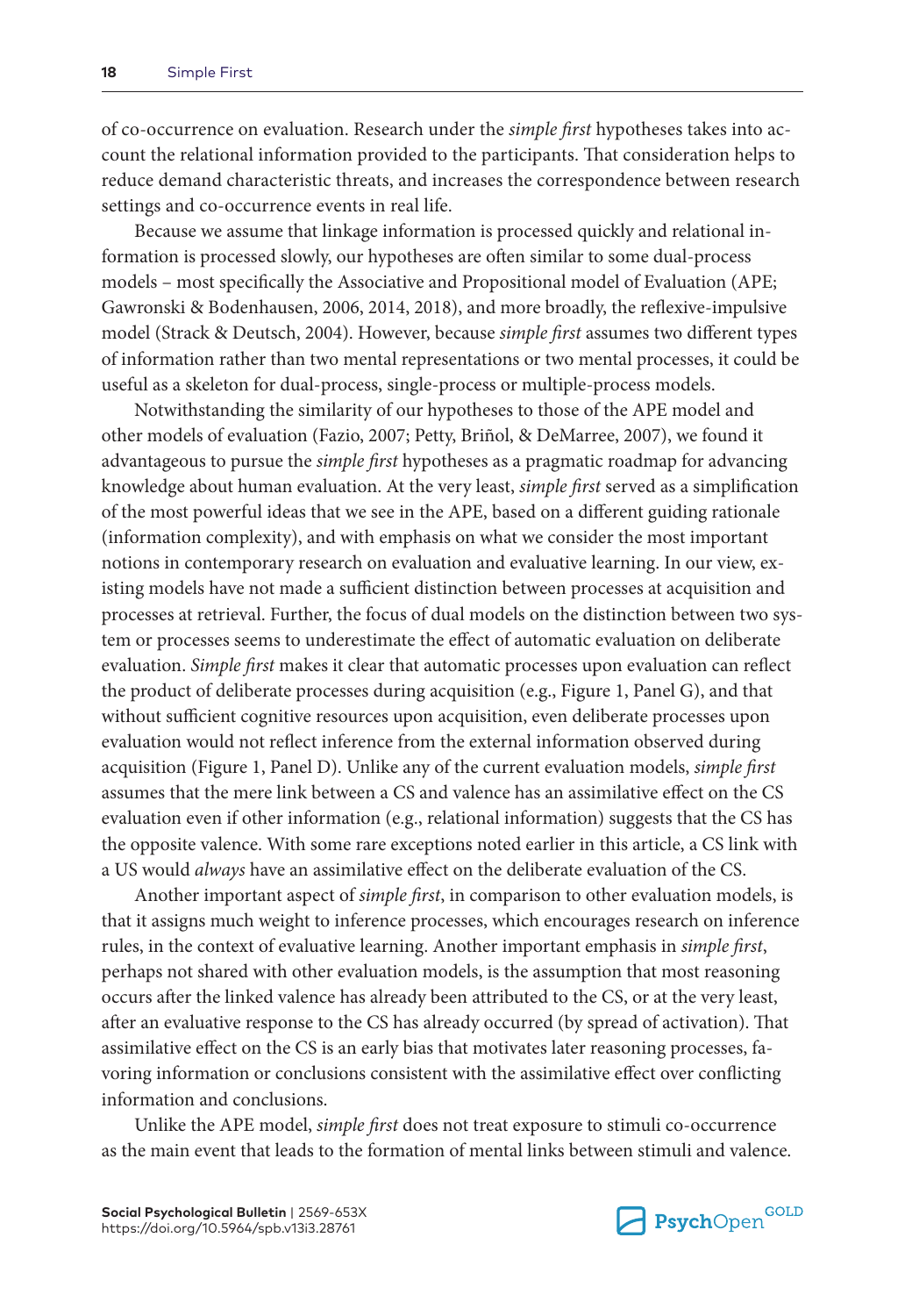Co-occurrence is only one of many events that link stimuli together<sup>2</sup>. More practically, the APE model has a relatively large set of hypotheses, which sometimes complicated our theoretical reasoning when we tried to use it to generate predictions for our research questions. Thus, although we consider the APE as the most successful theory in its influence on evaluation research in the recent decades, in our own work, the *simple first* hypotheses served us well. Because of that, we chose to share the hypotheses in this article, hoping that they would also serve others in further pursuit of knowledge about human evaluation.

## **Funding**

Information about funding: this work was supported by the Israeli Science Foundation [grant number 779/16]; the United States-Israel Binational Science Foundation [grant number 2013214]; and Project Implicit, Inc., awarded to Y. B.-A.

## **Competing Interests**

The authors have declared that no competing interests exist.

## **Acknowledgements**

The authors have no support to report.

### **References**

- Baeyens, F., Crombez, G., Van den Bergh, O., & Eelen, P. (1988). Once in contact, always in contact: Evaluative conditioning is resistant to extinction. *Advances in Behaviour Research and Therapy*, *10*(4), 179–199. [https://doi.org/10.1016/0146-6402\(88\)90014-8](https://doi.org/10.1016/0146-6402(88)90014-8)
- Baeyens, F., Díaz, E., & Ruiz, G. (2005). Resistance to extinction of human evaluative conditioning using a between-subjects design. *Cognition and Emotion*, *19*(2), 245–268. [https://doi.](https://doi.org/10.1080/02699930441000300) [org/10.1080/02699930441000300](https://doi.org/10.1080/02699930441000300)
- Baeyens, F., Eelen, P., Crombez, G., & Van den Bergh, O. (1992). Human evaluative conditioning: Acquisition trials, presentation schedule, evaluative style and contingency awareness. *Behaviour Research and Therapy*, *30*(2), 133–142. [https://doi.org/10.1016/0005-7967\(92\)90136-5](https://doi.org/10.1016/0005-7967(92)90136-5)
- Bar-Anan, Y., De Houwer, J., & Nosek, B. A. (2010). Evaluative conditioning and conscious knowledge of contingencies: A correlational investigation with large samples. *Quarterly Journal of Experimental Psychology*, *63*(12), 2313–2335. <https://doi.org/10.1080/17470211003802442>



<sup>2</sup> Many papers about EC use the word *pairing* when they mean *co-occurrence*. According to *simple first*, the important factor is indeed pairing rather than co-occurrence because pairing means the linking of two concepts to one another, rather than only the co-occurrence of two stimuli.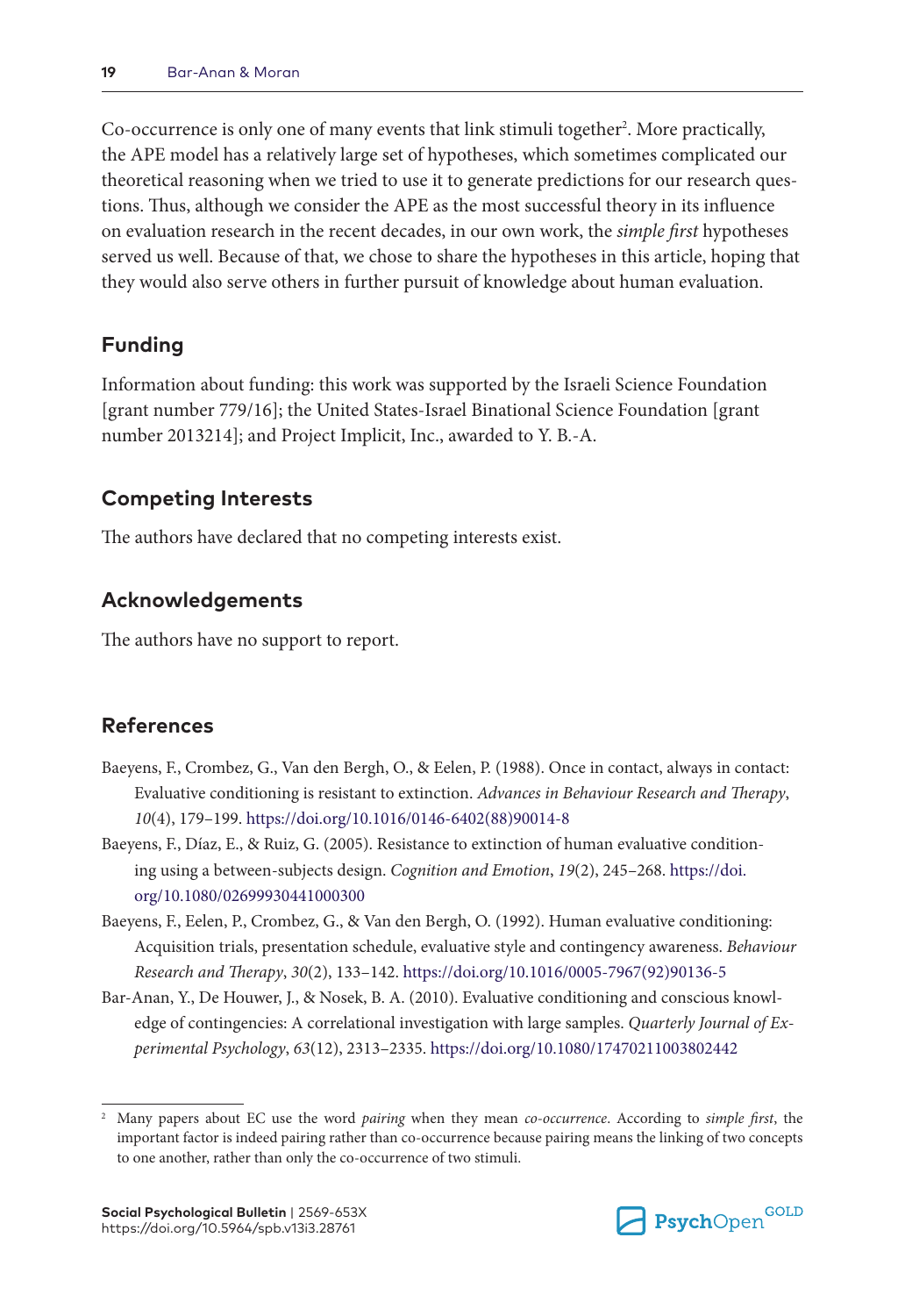- Boucher, K. L., & Rydell, R. J. (2012). Impact of negation salience and cognitive resources on negation during attitude formation. *Personality and Social Psychology Bulletin*, *38*(10), 1329–1342. <https://doi.org/10.1177/0146167212450464>
- Cacioppo, J. T., & Petty, R. E. (1982). The need for cognition. *Journal of Personality and Social Psychology*, *42*(1), 116–131. <https://doi.org/10.1037/0022-3514.42.1.116>
- Cave, K. R., & Wolfe, J. M. (1990). Modeling the role of parallel processing in visual search. *Cognitive Psychology*, *22*(2), 225–271. [https://doi.org/10.1016/0010-0285\(90\)90017-X](https://doi.org/10.1016/0010-0285(90)90017-X)
- De Houwer, J. (2009). The propositional approach to learning as an alternative for association formation models. *Learning & Behavior*, *37*(1), 1–20.<https://doi.org/10.3758/LB.37.1.1>
- De Houwer, J. (2018). Propositional models of evaluative conditioning. *Social Psychological Bulletin*, *13*(3), e28046.<https://doi.org/10.5964/spb.v13i3.28046>
- De Houwer, J., Thomas, S., & Baeyens, F. (2001). Association learning of Likes and dislikes: A review of 25 years of research on human evaluative conditioning. *Psychological Bulletin*, *127*(6), 853– 869. <https://doi.org/10.1037/0033-2909.127.6.853>
- Dwyer, D. M., Jarratt, F., & Dick, K. (2007). Evaluative conditioning with foods as CSs and body shapes as USs: No evidence for sex differences, extinction, or overshadowing. *Cognition and Emotion*, *21*(2), 281–299. <https://doi.org/10.1080/02699930600551592>
- Epstein, S., Pacini, R., Denes-Raj, V., & Heier, H. (1996). Individual differences in intuitive–experiential and analytical–rational thinking styles. *Journal of Personality and Social Psychology*, *71*(2), 390–405.<https://doi.org/10.1037/0022-3514.71.2.390>
- Fazio, R. H. (2007). Attitudes as object-evaluation associations of varying strength. *Social Cognition*, *25*(5), 603–637.<https://doi.org/10.1521/soco.2007.25.5.603>
- Förderer, S., & Unkelbach, C. (2012). Hating the cute kitten or loving the aggressive pit-bull: EC effects depend on CS–US relations. *Cognition and Emotion*, *26*(3), 534–540. [https://doi.org/10.108](https://doi.org/10.1080/02699931.2011.588687) [0/02699931.2011.588687](https://doi.org/10.1080/02699931.2011.588687)
- Gast, A., & De Houwer, J. (2012). Evaluative conditioning without directly experienced pairings of the conditioned and the unconditioned stimuli. *Quarterly Journal of Experimental Psychology*, *65*(9), 1657–1674.<https://doi.org/10.1080/17470218.2012.665061>
- Gast, A., & De Houwer, J. (2013). The influence of extinction and counterconditioning instructions on evaluative conditioning effects. *Learning and Motivation*, *44*(4), 312–325. [https://doi.](https://doi.org/10.1016/j.lmot.2013.03.003) [org/10.1016/j.lmot.2013.03.003](https://doi.org/10.1016/j.lmot.2013.03.003)
- Gawronski, B., & Bodenhausen, G. V. (2006). Associative and propositional processes in evaluation: An integrative review of implicit and explicit attitude change. *Psychological Bulletin*, *132*(5), 692–731.<https://doi.org/10.1037/0033-2909.132.5.692>
- Gawronski, B., & Bodenhausen, G. V. (2014). The associative-propositional evaluation model: Operating principles and operating conditions of evaluation. In J. W. Sherman, B. Gawronski, & Y. Trope (Eds.), *Dual-process theories of the social mind* (pp. 188–203). New York, NY: Guilford Press.
- Gawronski, B., & Bodenhausen, G. V. (2018). Evaluative conditioning from the perspective of the associative-propositional evaluation model. *Social Psychological Bulletin*, *13*(3), e28024. [https://](https://doi.org/10.5964/spb.v13i3.28024) [doi.org/10.5964/spb.v13i3.28024](https://doi.org/10.5964/spb.v13i3.28024)

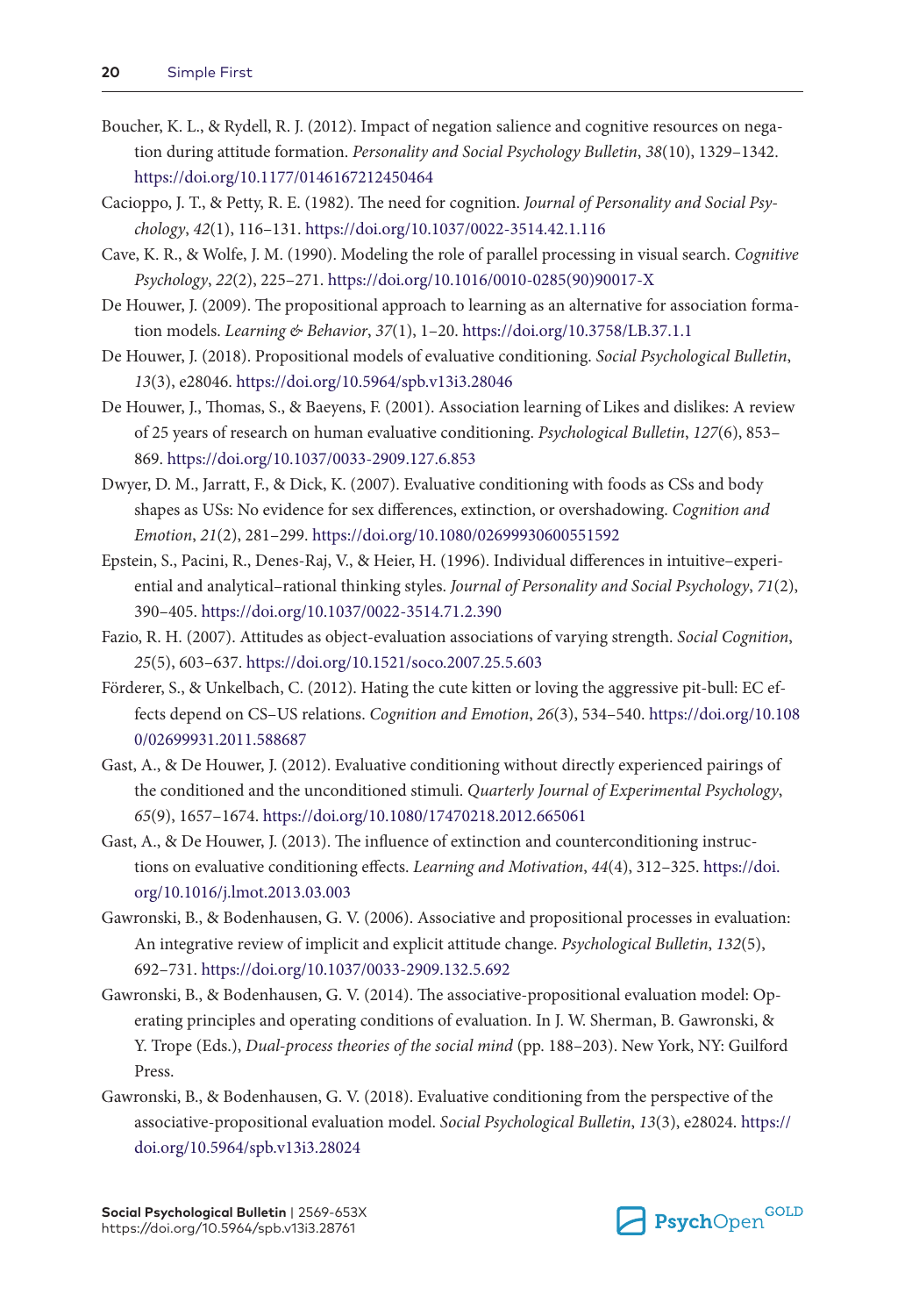- Gawronski, B., Gast, A., & De Houwer, J. (2015). Is evaluative conditioning really resistant to extinction? Evidence for changes in evaluative judgements without changes in evaluative representations. *Cognition and Emotion*, *29*(5), 816–830. <https://doi.org/10.1080/02699931.2014.947919>
- Gawronski, B., Hofmann, W., & Wilbur, C. J. (2006). Are "implicit" attitudes unconscious? *Consciousness and Cognition*, *15*(3), 485–499.<https://doi.org/10.1016/j.concog.2005.11.007>
- Gawronski, B., & LeBel, E. P. (2008). Understanding patterns of attitude change: When implicit measures show change, but explicit measures do not. *Journal of Experimental Social Psychology*, *44*(5), 1355–1361.<https://doi.org/10.1016/j.jesp.2008.04.005>
- Gawronski, B., Walther, E., & Blank, H. (2005). Cognitive consistency and the formation of interpersonal attitudes: Cognitive balance affects the encoding of social information. *Journal of Experimental Social Psychology*, *41*(6), 618–626.<https://doi.org/10.1016/j.jesp.2004.10.005>
- Gregg, A. P., Seibt, B., & Banaji, M. R. (2006). Easier done than undone: Asymmetry in the malleability of implicit preferences. *Journal of Personality and Social Psychology*, *90*(1), 1–20. [https://doi.](https://doi.org/10.1037/0022-3514.90.1.1) [org/10.1037/0022-3514.90.1.1](https://doi.org/10.1037/0022-3514.90.1.1)
- Hofmann, W., De Houwer, J., Perugini, M., Baeyens, F., & Crombez, G. (2010). Evaluative conditioning in humans: A meta-analysis. *Psychological Bulletin*, *136*(3), 390–421. [https://doi.org/10.1037/](https://doi.org/10.1037/a0018916) [a0018916](https://doi.org/10.1037/a0018916)
- Hu, X., Gawronski, B., & Balas, R. (2017a). Propositional versus dual-process accounts of evaluative conditioning: I. The effects of co-occurrence and relational information on implicit and explicit evaluations. *Personality and Social Psychology Bulletin*, *43*(1), 17–32. [https://doi.](https://doi.org/10.1177/0146167216673351) [org/10.1177/0146167216673351](https://doi.org/10.1177/0146167216673351)
- Hu, X., Gawronski, B., & Balas, R. (2017b). Propositional versus dual-process accounts of evaluative conditioning II. The effectiveness of counter-conditioning and counter-instructions in changing implicit and explicit evaluations. *Social Psychological & Personality Science*, *8*(8), 858–866. <https://doi.org/10.1177/1948550617691094>
- Jones, C. R., Fazio, R. H., & Olson, M. A. (2009). Implicit misattribution as a mechanism underlying evaluative conditioning. *Journal of Personality and Social Psychology*, *96*(5), 933–948. [https://doi.](https://doi.org/10.1037/a0014747) [org/10.1037/a0014747](https://doi.org/10.1037/a0014747)
- Kaplan, K. J. (1972). On the ambivalence-indifference problem in attitude theory and measurement: A suggested modification of the semantic differential technique. *Psychological Bulletin*, *77*(5), 361–372.
- Kunda, Z. (1999). Parallel processing of stereotypes and behaviors. In S. Chaiken & Y. Trope (Eds.), *Dual-process theories in social psychology* (pp. 314–322). New York, NY, USA: Guilford Press.
- Kurdi, B., & Banaji, M. R. (2017). Repeated evaluative pairings and evaluative statements: How effectively do they shift implicit attitudes? *Journal of Experimental Psychology: General*, *146*(2), 194–213.<https://doi.org/10.1037/xge0000239>
- Levey, A. B., & Martin, I. (1975). Classical conditioning of human 'evaluative' responses. *Behaviour Research and Therapy*, *13*(4), 221–226. [https://doi.org/10.1016/0005-7967\(75\)90026-1](https://doi.org/10.1016/0005-7967(75)90026-1)
- Martin, I., & Levey, A. B. (1978). Evaluative conditioning. *Advances in Behaviour Research and Therapy*, *1*(2), 57–101. [https://doi.org/10.1016/0146-6402\(78\)90013-9](https://doi.org/10.1016/0146-6402(78)90013-9)

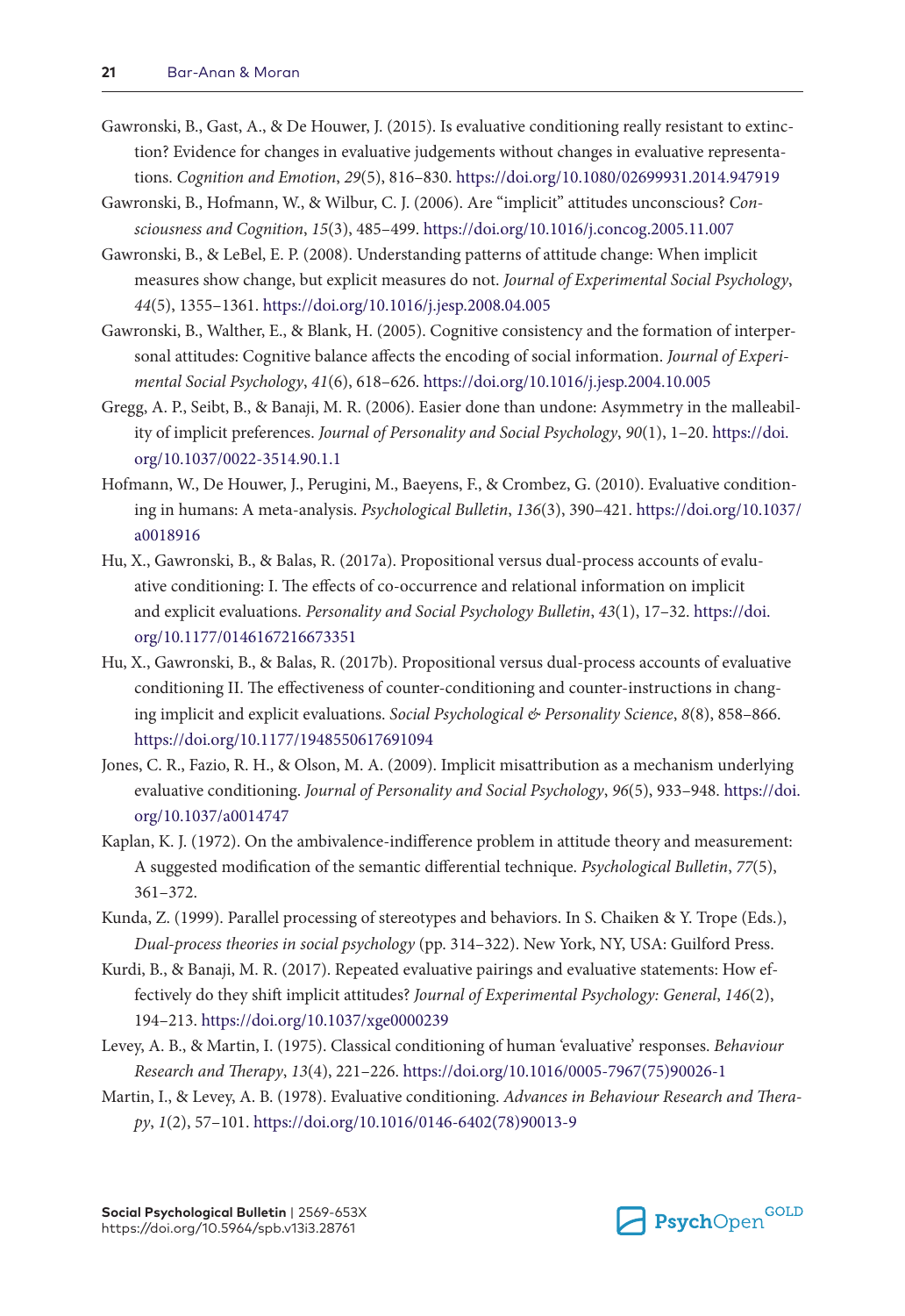- Marslen-Wilson, W. D. (1975). Sentence perception as an interactive parallel process. *Science*, *189*(4198), 226–228. <https://doi.org/10.1126/science.189.4198.226>
- Mitchell, C. J., De Houwer, J., & Lovibond, P. F. (2009). The propositional nature of human associative learning. *Behavioral and Brain Sciences*, *32*(02), 183–198. [https://doi.org/10.1017/](https://doi.org/10.1017/S0140525X09000855) [S0140525X09000855](https://doi.org/10.1017/S0140525X09000855)
- Moran, T., & Bar-Anan, Y. (2013). The effect of object-valence relations on automatic evaluation. *Cognition and Emotion*, *27*(4), 743–752.<https://doi.org/10.1080/02699931.2012.732040>
- Moran, T., & Bar-Anan, Y. (in press). How actions change liking: The effect of an action's outcome on the evaluation of the action's object. *Journal of Experimental Psychology: General*.
- Moran, T., & Bar-Anan, Y. (2018). The effect of co-occurrence and relational information on speeded evaluation. *Unpublished Manuscript Retrieved from psyarxiv.com/hwaj4*
- Moran, T., Bar-Anan, Y., & Nosek, B. A. (2015). Processing goals moderate the effect of co-occurrence on automatic evaluation. *Journal of Experimental Social Psychology*, *60*, 157–162. [https://](https://doi.org/10.1016/j.jesp.2015.05.009) [doi.org/10.1016/j.jesp.2015.05.009](https://doi.org/10.1016/j.jesp.2015.05.009)
- Moran, T., Bar-Anan, Y., & Nosek, B. A. (2016). The assimilative effect of co-occurrence on evaluation above and beyond the effect of relational qualifiers. *Social Cognition*, *34*(5), 435–461. <https://doi.org/10.1521/soco.2016.34.5.435>
- Olson, M. A., & Fazio, R. H. (2001). Implicit attitude formation through classical conditioning. *Psychological Science*, *12*(5), 413–417. <https://doi.org/10.1111/1467-9280.00376>
- Peters, K. R., & Gawronski, B. (2011). Are we puppets on a string? Comparing the impact of contingency and validity on implicit and explicit evaluations. *Personality and Social Psychology Bulletin*, *37*(4), 557–569.<https://doi.org/10.1177/0146167211400423>
- Petty, R. E., Briñol, P., & DeMarree, K. G. (2007). The meta-cognitive model (MCM) of attitudes: Implications for attitude measurement, change, and strength. *Social Cognition*, *25*(5), 657–686. <https://doi.org/10.1521/soco.2007.25.5.657>
- Petty, R. E., Tormala, Z. L., Briñol, P., & Jarvis, W. B. G. (2006). Implicit ambivalence from attitude change: An exploration of the PAST model. *Journal of Personality and Social Psychology*, *90*(1), 21–41. <https://doi.org/10.1037/0022-3514.90.1.21>
- Ranganath, K. A., & Nosek, B. A. (2008). Implicit attitude generalization occurs immediately, explicit attitude generalization takes time. *Psychological Science*, *19*(3), 249–254. [https://doi.org/10.1111/](https://doi.org/10.1111/j.1467-9280.2008.02076.x) [j.1467-9280.2008.02076.x](https://doi.org/10.1111/j.1467-9280.2008.02076.x)
- Ratcliff, R., & McKoon, G. (1989). Similarity information versus relational information: Differences in the time course of retrieval. *Cognitive Psychology*, *21*(2), 139–155. [https://doi.](https://doi.org/10.1016/0010-0285(89)90005-4) [org/10.1016/0010-0285\(89\)90005-4](https://doi.org/10.1016/0010-0285(89)90005-4)
- Rydell, R. J., & McConnell, A. R. (2006). Understanding implicit and explicit attitude change: A systems of reasoning analysis. *Journal of Personality and Social Psychology*, *91*(6), 995–1008. [https://](https://doi.org/10.1037/0022-3514.91.6.995) [doi.org/10.1037/0022-3514.91.6.995](https://doi.org/10.1037/0022-3514.91.6.995)
- Rydell, R. J., McConnell, A. R., Mackie, D. M., & Strain, L. M. (2006). Of two minds: Forming and changing valence-inconsistent implicit and explicit attitudes. *Psychological Science*, *17*(11), 954– 958. <https://doi.org/10.1111/j.1467-9280.2006.01811.x>